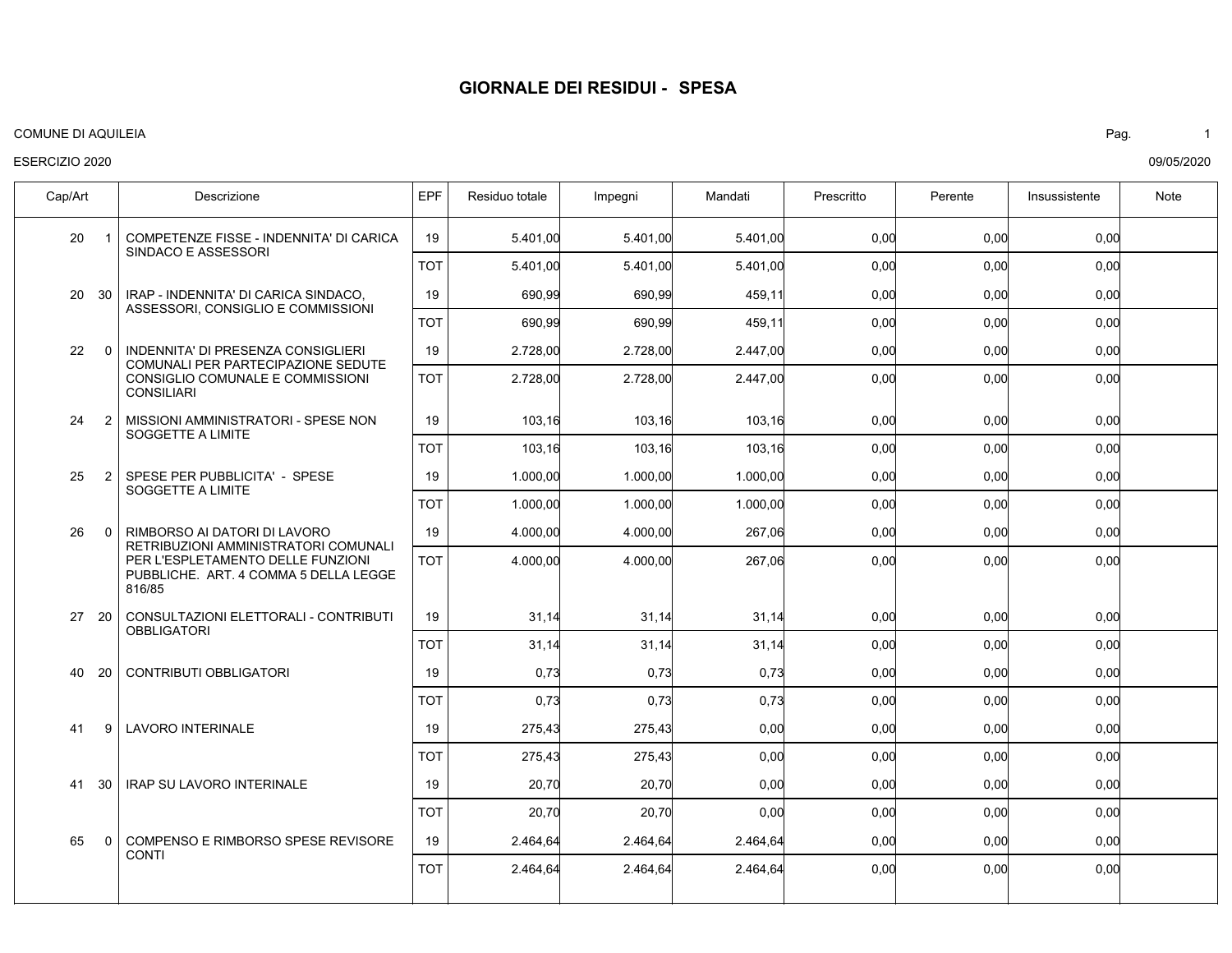#### COMUNE DI AQUILEIA Pag. 2

## ESERCIZIO 2020

SPESE PER LA FORMAZIONE OBBLIGATORIA - SPESE NON SOGGETTE A LIMITE - **SICUREZZA** SPESE PER ACCERTAMENTI SANITARI AL PERSONALE TRASFERIMENTO PER GESTIONE CUC IN **CONVENZIONE** TRASFERIMENTO PER GESTIONE FUNZIONI IN UTI SPESE MINUTE ACQUISTO MATERIALE INFORMATICO E VARIO SPESE MINUTE SPESE PER LE COMMISSIONI COMUNALI ENERGIA ELETTRICA SERVIZI TELEFONICI 70 72 73 74 82 82 45 84 86 87 87 Cap/Art | Descrizione IEPF Residuo totale Impegni | Mandati | Prescritto | Perente | Insussistente | Note 2  $\Omega$  $\Omega$  $\Omega$ 10 10 0 1 2 0,00 0,00 0,00  $0.00$ 0,00 0,00 0,00 0,00 0,00 0,00  $0.00$  $0.00$ 0,00  $0.00$ 0,00  $0.00$ 0,00 0,00 1.345,20 110,00 1.329,28 1.329,28 19.762,52 252,60 164,40 74,70 21,71 33,87 33,87 11,29 22,58 159,87 106,58 42,00 739,27 293,18 1.345,20 110,00 1.329,28 1.329,28 19.762,52 252,60 164,40 74,70 21,71 33,87 33,87 11,29 22,58 159,87 106,58 42,00 739,27 293,18 1.171,20 110,00 0,00  $0.00$ 0,00 252,60 140,00 74,70 0,00 0,00  $0.00$  $0.00$ 0,00  $0.00$ 0,00  $0.00$ 739,27 293,18 0,00 0,00 0,00  $0.00$ 0,00 0,00 0,00 0,00 0,00 0,00  $0.00$ 0,00 0,00 0,00 0,00 0,00 0,00 0,00 0,00 0,00 0,00  $0.00$ 0,00 0,00 0,00 0,00 0,00 0,00 0,00 0,00 0,00 0,00 0,00 0,00 0,00 0,00 19 19 18 19 19 19 19 19 12 13 14 15 16 17 18 19 19 19 0,00 0,00 0,00 0,00 0,00 0,00 0,00 0,00 0,00 0,00 1.345,20 110,00 2.658,56 19.762,52 252,60 164,40 74,70 431,77 739,27 293,18 1.345,20 110,00 2.658,56 19.762,52 252,60 164,40 74,70 431,77 739,27 293,18 1.171,20 110,00 0,00 0,00 252,60 140,00 74,70 0,00 739,27 293,18 0,00 0,00 0,00 0,00 0,00 0,00 0,00 0,00 0,00 0,00 0,00 0,00 0,00 0,00 0,00 0,00 0,00 0,00 0,00 0,00 TOT TOT TOT TOT TOT TOT TOT TOT TOT TOT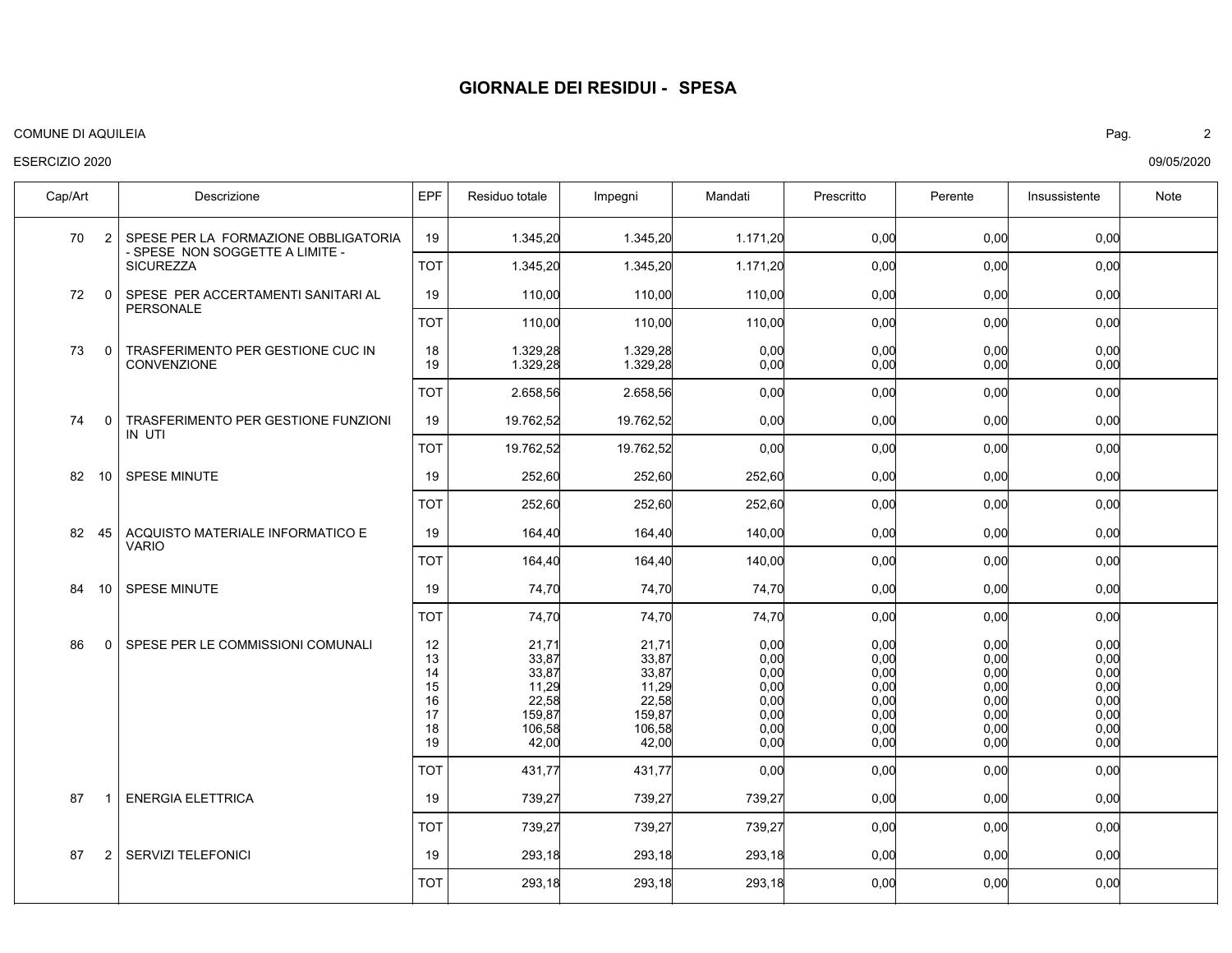#### COMUNE DI AQUILEIA Pag. 3

## ESERCIZIO 2020

TELEFONIA MOBILE FORNITURA GAS METANO SPESE MINUTE SERVIZI DI PULIZIA PRESTAZIONI SPECIALISTICHE - PERIZIA DI STIMA AI FINI ASSICURATIVI ONERI PER SERVIZIO IDRICO INTEGRATO SPESE POSTALI - CONTABILIZZAZIONE SOMME ANTICIPATE NOLEGGIO ATTREZZATURE TECNICHE SPESE DI RAPPRESENTANZA E RELAZIONI PUBBLICHE - SPESE SOGGETTE A VINCOLO SPESE PER IL SERVIZIO DI TESORERIA SPESE PER RISCOSSIONE TARSU - TARES - TARI 87 87 87 87 87 87 87 88 104 106 108 Cap/Art | Descrizione IEPF Residuo totale Impegni | Mandati | Prescritto | Perente | Insussistente | Note 3 4  $10<sup>1</sup>$ 13 16 26 65 1 1  $\Omega$ 1 0,00 0,00 0,00 0,00 0,00 0,00 0,00 0,00 0,00 0,00 0,00 0,00 0,00 2.765,40 36,50 2.133,83 1.718,31 286,11 1.099,79 592,92 2.000,00 51,24 171,34 7,76 0,00 2.765,40 36,50 2.133,83 1.718,31 286,11 1.099,79 592,92 2.000,00 51,24 171,34 7,76 0,00 0,00 36,50 2.133,83 1.718,31 286,11 684,50 592,92 2.000,00 51,24 142,06 7,76 0,00 0,00 0,00 0,00 0,00 0,00 0,00 0,00 0,00 0,00 0,00 0,00 0,00 0,00 0,00 0,00 0,00 0,00 0,00 0,00 0,00 0,00 0,00 0,00 19 19 19 19 19 19 19 19 19 18 19 19 0,00 0,00 0,00 0,00 0,00 0,00 0,00 0,00 0,00 0,00 0,00 0,00 2.765,40 36,50 2.133,83 1.718,31 286,11 1.099,79 592,92 2.000,00 222,58 7,76 0,00 2.765,40 36,50 2.133,83 1.718,31 286,11 1.099,79 592,92 2.000,00 222,58 7,76 0,00 0,00 36,50 2.133,83 1.718,31 286,11 684,50 592,92 2.000,00 193,30 7,76 0,00 0,00 0,00 0,00 0,00 0,00 0,00 0,00 0,00 0,00 0,00 0,00 0,00 0,00 0,00 0,00 0,00 0,00 0,00 0,00 0,00 0,00 TOT TOT TOT TOT TOT TOT TOT TOT TOT TOT TOT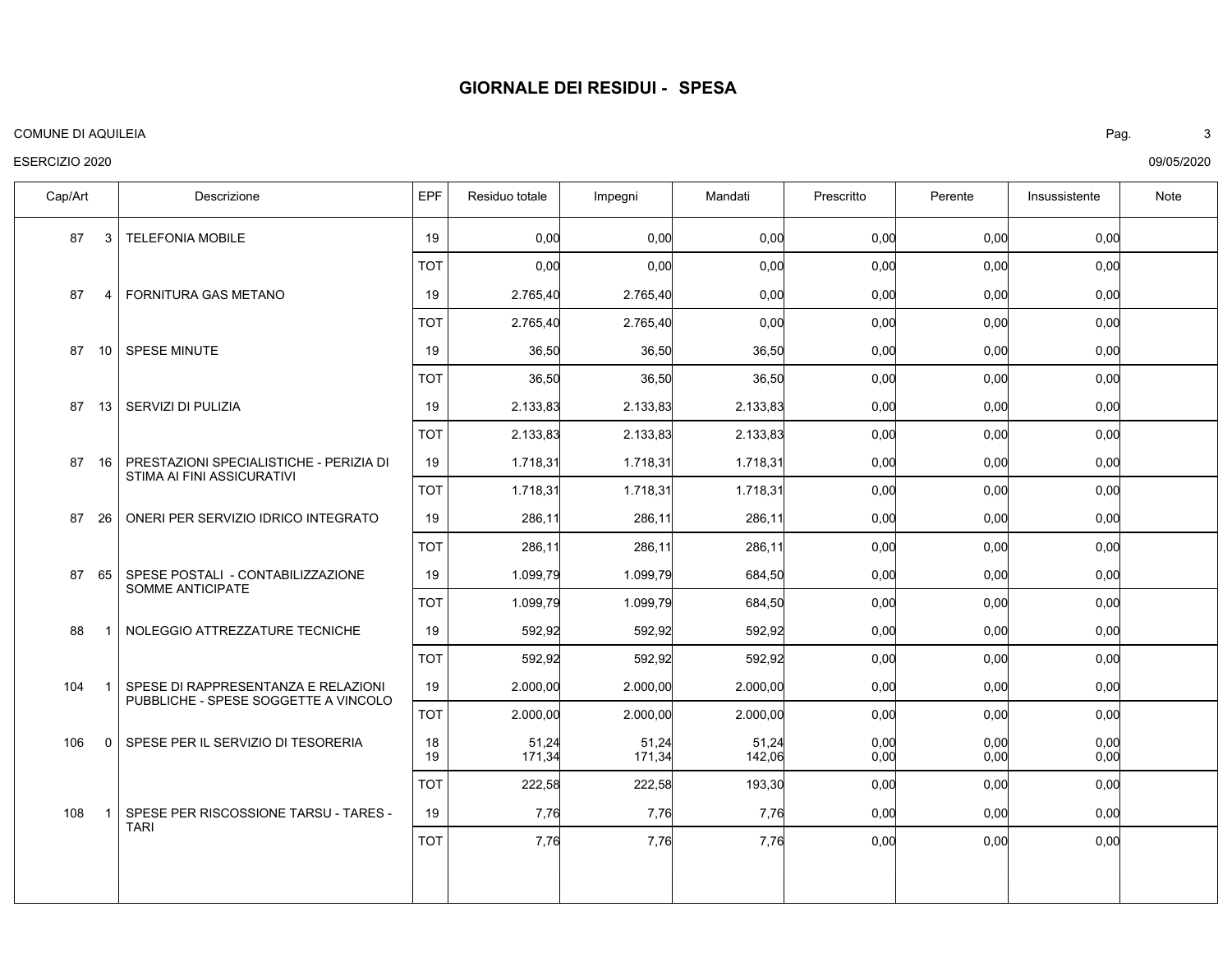#### COMUNE DI AQUILEIA Pag. 4

## ESERCIZIO 2020

SPESE PER RISCOSSIONE ICI - IMU SPESE PER RISCOSSIONE ALTRE ENTRATE A RUOLO SPESE PER RISCOSSIONE PUBBLICITA' ED AFFISSIONI IMPOSTA DI REGISTRO E DI BOLLO RIMBORSI SPESE IN MISSIONE CONTRIBUTI OBBLIGATORI INDENNITA' DI RISULTATO POSIZIONE ORGANIZZATIVA E INDENNITA' DI RISULTATO TPO CONTRIBUTI OBBLIGATORI IRAP SPESE PERSONALE SPESE PER LITI ED ARBITRAGGI 108 108 108 109 115 115 116 116 20 116 122 40 138 Cap/Art | Descrizione IEPF Residuo totale Impegni | Mandati | Prescritto | Perente | Insussistente | Note 2 3 4 0 6 20 5 30 1 0,00 0,00 0,00 0,00 0,00 0,00 0,00 0,00 0,00 0,00 0,00 0,00 0,00 3,43 18,16 944,26 68,13 50,31 0,73 0,00 0,00 0,00 1.512,81 2.755,90 3.360,32 0,00 3,43 18,16 944,26 68,13 50,31 0,73 0,00 0,00 0,00 1.512,81 2.755,90 3.360,32 0,00 3,43 18,16 944,26 68,13 34,31 0,73 0,00 0,00 0,00 0,00 0,00 0,00 0,00 0,00 0,00 0,00 0,00 0,00 0,00 0,00 0,00 0,00 0,00 0,00 0,00 0,00 0,00 0,00 0,00 0,00 0,00 0,00 0,00 0,00 0,00 0,00 0,00 0,00 0,00 19 19 19 19 19 19 19 19 19 17 18 19 19 0,00 0,00 0,00 0,00 0,00 0,00 0,00 0,00 0,00 0,00 0,00 3,43 18,16 944,26 68,13 50,31 0,73 0,00 0,00 0,00 7.629,03 0,00 3,43 18,16 944,26 68,13 50,31 0,73 0,00 0,00 0,00 7.629,03 0,00 3,43 18,16 944,26 68,13 34,31 0,73 0,00 0,00 0,00 0,00 0,00 0,00 0,00 0,00 0,00 0,00 0,00 0,00 0,00 0,00 0,00 0,00 0,00 0,00 0,00 0,00 0,00 0,00 0,00 0,00 0,00 0,00 0,00 TOT TOT TOT TOT TOT TOT TOT TOT TOT TOT TOT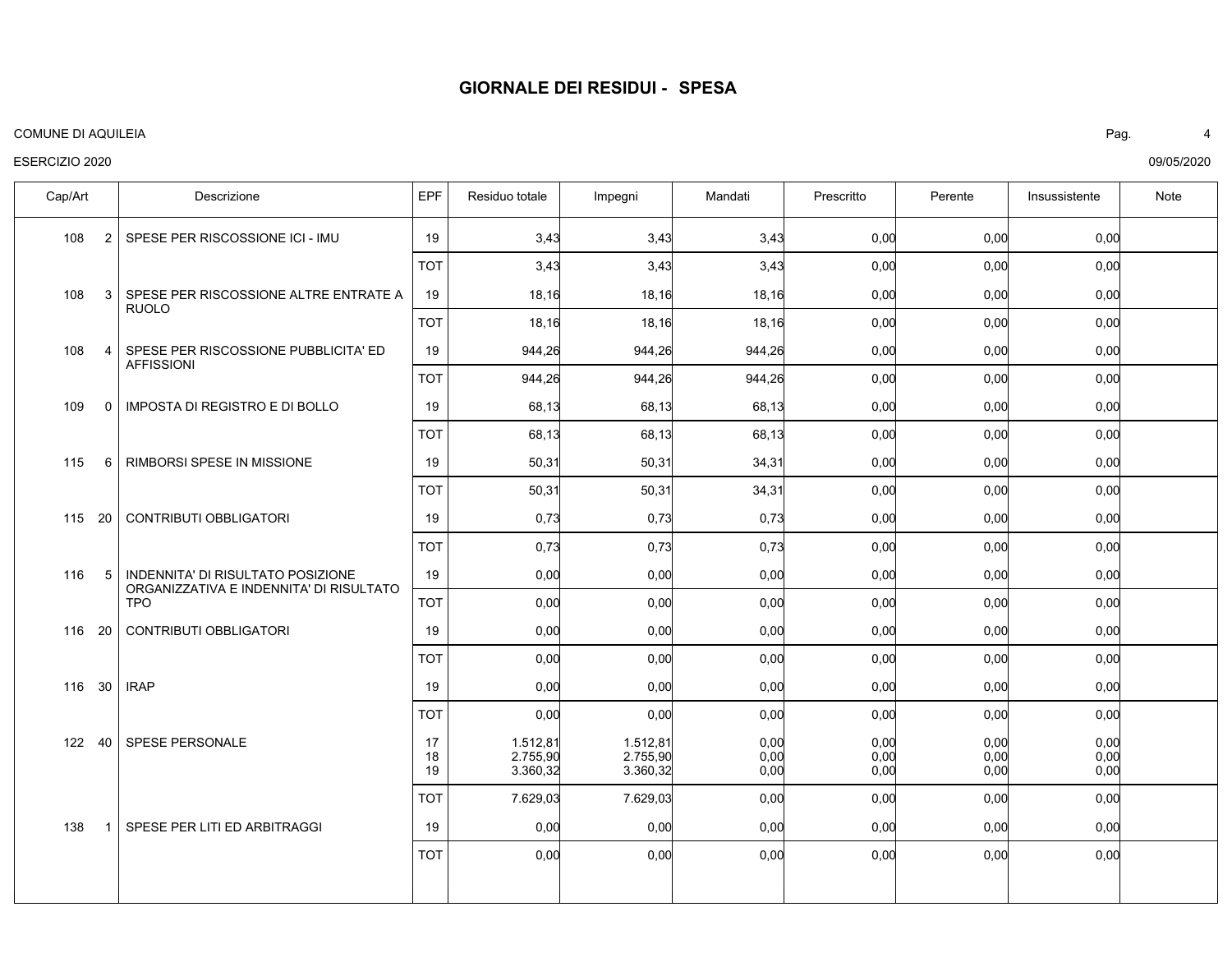#### COMUNE DI AQUILEIA Pag. 5

## ESERCIZIO 2020

CONTRIBUTI OBBLIGATORI INDENNITA' DI RISULTATO POSIZIONE ORGANIZZATIVA E RETRIBUZIONE DI RISULTATO TPO CONTRIBUTI OBBLIGATORI IRAP COMPENSI AL PERSONALE CONTRIBUTI OBBLIGATORI IRAP ADEMPIMENTI IN MATERIA DI SICUREZZA - PRESTAZIONI PROFESSIONALI SPECIALISTICHE SPESE MINUTE SPESE PER ASSICURAZIONI R.C., FURTO ED INCENDIO EDIFICI COMUNALI ENERGIA ELETTRICA 150 151 151 20 151 165 165 165 194 340 344 350 Cap/Art | Descrizione IEPF Residuo totale Impegni | Mandati | Prescritto | Perente | Insussistente | Note 20 5 30 1 20 30 3  $10$  $0<sup>1</sup>$ 1 0,00 0,00 0,00 0,00 0,00 0,00 0,00 0,00 0,00  $0.00$ 0,00 0,00 0,00 0,00 0,73 0,00 0,00 0,00 167,96 1.209,24 42,76 307,97 14,28 102,79 1.056,20 301,71 2.525,00 837,55 0,73 0,00 0,00 0,00 167,96 1.209,24 42,76 307,97 14,28 102,79 1.056,20 301,71 2.525,00 837,55 0,73 0,00 0,00 0,00 0,00  $0.00$ 0,00  $0.00$ 0,00 0,00 1.056,20 301,71 0,00 837,55 0,00 0,00 0,00 0,00 0,00 0,00 0,00 0,00 0,00 0,00 0,00 0,00 0,00 0,00 0,00 0,00 0,00 0,00 0,00 0,00 0,00 0,00 0,00 0,00 0,00 0,00 0,00 0,00 19 19 19 19 17 18 17 18 17 18 19 19 19 19 0,00 0,00 0,00 0,00 0,00 0,00 0,00 0,00 0,00 0,00 0,00 0,73 0,00 0,00 0,00 1.377,20 350,73 117,07 1.056,20 301,71 2.525,00 837,55 0,73 0,00 0,00 0,00 1.377,20 350,73 117,07 1.056,20  $301.7'$ 2.525,00 837,55 0,73 0,00 0,00 0,00 0,00 0,00 0,00 1.056,20 301,71 0,00 837,55 0,00 0,00 0,00 0,00 0,00 0,00 0,00 0,00 0,00 0,00 0,00 0,00 0,00 0,00 0,00 0,00 0,00 0,00 0,00 0,00 0,00 0,00 TOT TOT TOT TOT TOT TOT TOT TOT TOT TOT TOT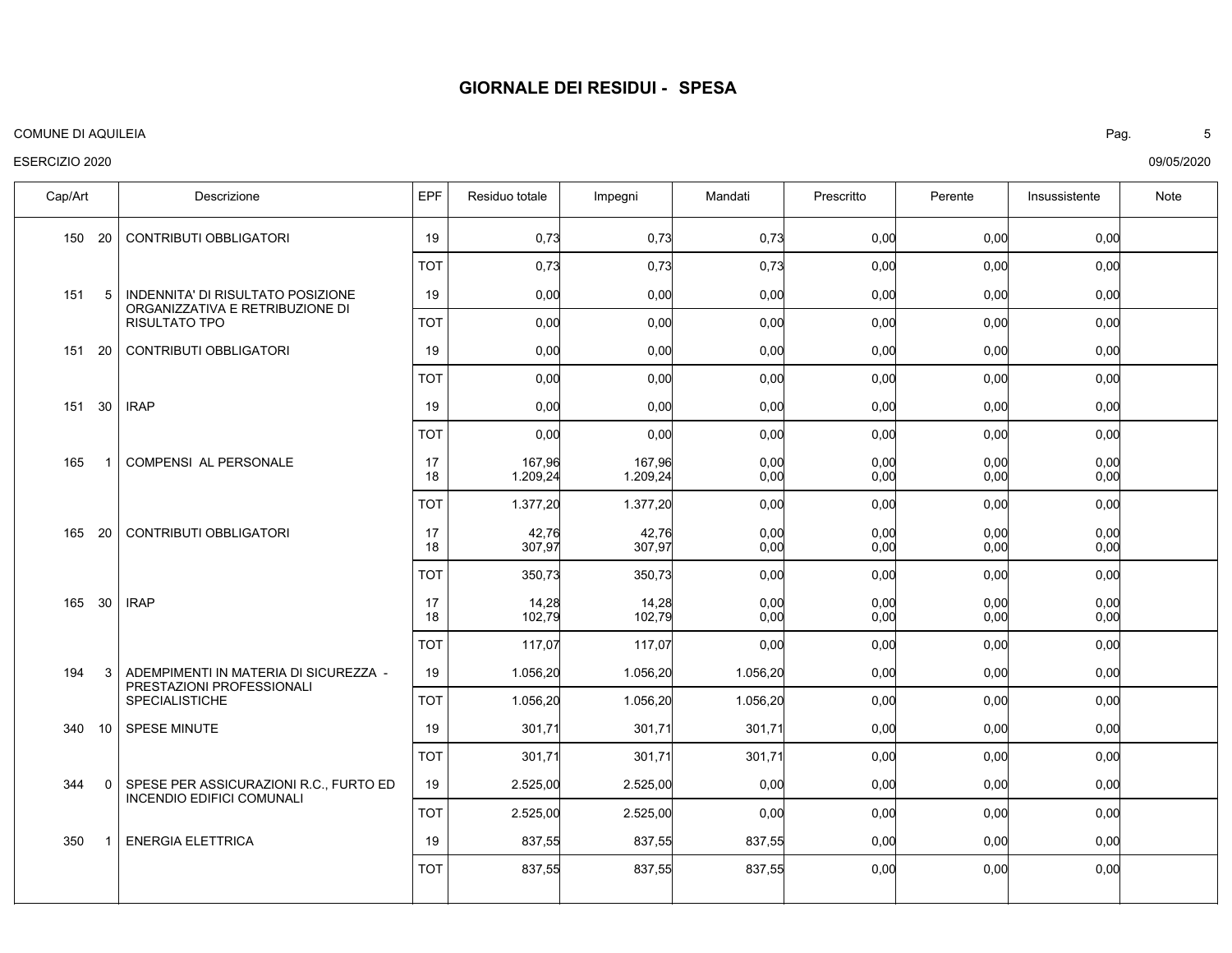#### COMUNE DI AQUILEIA Pag. 6

## ESERCIZIO 2020

SERVIZI TELEFONICI FORNITURA GAS METANO CONVENZIONI PER PRESTAZIONI DIVERSE SERVIZI DI PULIZIA SPESE SERVIZIO IDRICO INTEGRATO ADEMPIMENTI IN MATERIA DI NORMATIVA SULLA SICUREZZA CONTRIBUTI ORDINARI INDENNITA' ED ALTRI COMPENSI ACCESSORI A CARICO DEL BILANCIO AGGI E SPESE RISCOSSIONE E SPESE BENIE **SERVIZI** TRASFERIMENTO PER GESTIONE IN CONVENZIONE SERVIZIO ASSOCIATO POLIZIA MUNICIPALE SPESE DI PERSONALE 350 350 350 350 350 350 405 500 520 533 534 40 Cap/Art | Descrizione IEPF Residuo totale Impegni | Mandati | Prescritto | Perente | Insussistente | Note 2 4  $12$ 13 26 39 1 4  $12$ 0 0,00 0,00 0,00 0,00 0,00 0,00 0,00 0,00 0,00 0,00 0,00 0,00 68,00 1.991,28 3.218,60 513,21 368,05 1.190,72 16.800,00 0,00 12,92 364,68 3.639,57 7.723,65 68,00 1.991,28 3.218,60 513,21 368,05 1.190,72 16.800,00 0,00 12,92 364,68 3.639,57 7.723,65 68,00 0,00 3.218,60 513,21 368,05 1.190,72 14.450,23 0,00 12,92 0,00 0,00 0,00 0,00 0,00 0,00 0,00 0,00 0,00 0,00 0,00 0,00 0,00 0,00 0,00 0,00 0,00 0,00 0,00 0,00 0,00 0,00 0,00 0,00 0,00 0,00 0,00 19 19 19 19 19 19 19 19 19 18 18 19 0,00 0,00 0,00 0,00 0,00 0,00 0,00 0,00 0,00 0,00 0,00 68,00 1.991,28 3.218,60 513,21 368,05 1.190,72 16.800,00 0,00 12,92 364,68 11.363,22 68,00 1.991,28 3.218,60 513,21 368,05 1.190,72 16.800,00 0,00 12,92 364,68 11.363,22 68,00 0,00 3.218,60 513,21 368,05 1.190,72 14.450,23 0,00 12,92 0,00 0,00 0,00 0,00 0,00 0,00 0,00 0,00 0,00 0,00 0,00 0,00 0,00 0,00 0,00 0,00 0,00 0,00 0,00 0,00 0,00 0,00 0,00 0,00 TOT TOT TOT TOT TOT TOT TOT TOT TOT TOT TOT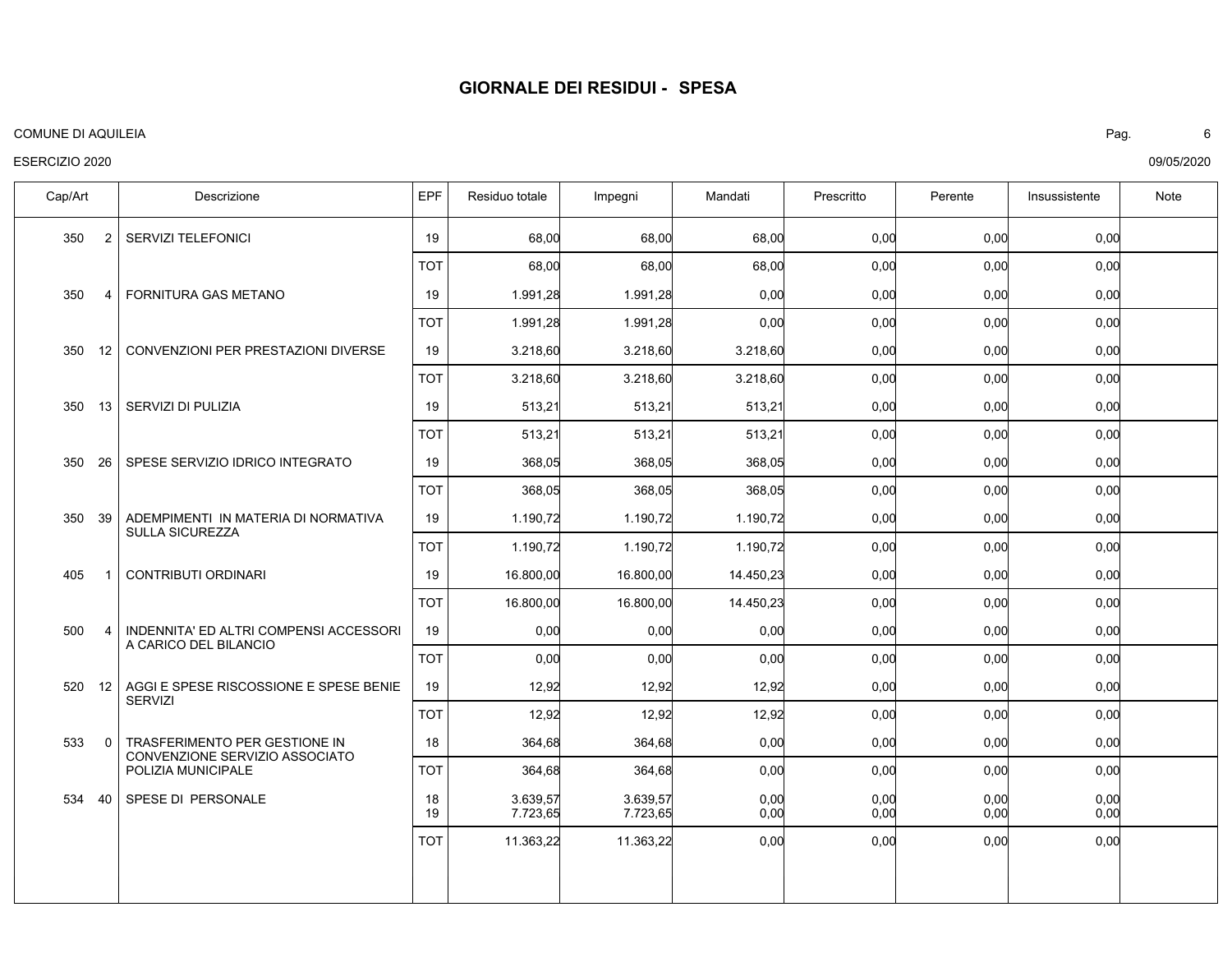#### COMUNE DI AQUILEIA Pag. 7

## ESERCIZIO 2020

SPESE PER BENI E SERVIZI SPESE MINUTE NOLEGGIO ATTREZZATURE TECNICHE ENERGIA ELETTRICA SERVIZI TELEFONICI FORNITURA GAS METANO CONVENZIONI PER PRESTAZIONI DIVERSE ONERI PER SERVIZIO IDRICO INTEGRATO ACQUISTO MATERIALE VARIO SPESE MINUTE ACQUISTO LIBRI E VARIE NOLEGGIO ATTREZZATURE TECNICHE 534 648 649 650 650 650 650 650 692 692 692 694 Cap/Art | Descrizione IEPF Residuo totale Impegni | Mandati | Prescritto | Perente | Insussistente | Note 45 10 1 1 2 4 12 26 9 10 19 1 0,00 0,00 0,00 0,00 0,00 0,00 0,00 0,00 0,00 0,00 0,00 0,00 4.045,60 97,70 92,72 324,00 46,49 3.593,71 353,80 0,00 0,00 88,45 107,24 112,24 4.045,60 97,70 92,72 324,00 46,49 3.593,71 353,80 0,00 0,00 88,45 107,24 112,24 0,00 97,70 92,72 324,00 46,49 0,00 353,80 0,00 0,00 88,45 107,24 112,24 0,00 0,00 0,00 0,00 0,00 0,00 0,00 0,00 0,00 0,00 0,00 0,00 0,00 0,00 0,00 0,00 0,00 0,00 0,00 0,00 0,00 0,00 0,00 0,00 19 19 19 19 19 19 19 19 19 19 19 19 0,00 0,00 0,00 0,00 0,00 0,00 0,00 0,00 0,00 0,00 0,00 0,00 4.045,60 97,70 92,72 324,00 46,49 3.593,71 353,80 0,00 0,00 88,45 107,24 112,24 4.045,60 97,70 92,72 324,00 46,49  $3.593.7'$ 353,80 0,00 0,00 88,45 107,24 112,24 0,00 97,70 92,72 324,00 46,49 0,00 353,80 0,00 0,00 88,45 107,24 112,24 0,00 0,00 0,00 0,00 0,00 0,00 0,00 0,00 0,00 0,00 0,00 0,00 0,00 0,00 0,00 0,00 0,00 0,00 0,00 0,00 0,00 0,00 0,00 0,00 TOT TOT TOT TOT TOT TOT TOT TOT TOT TOT TOT TOT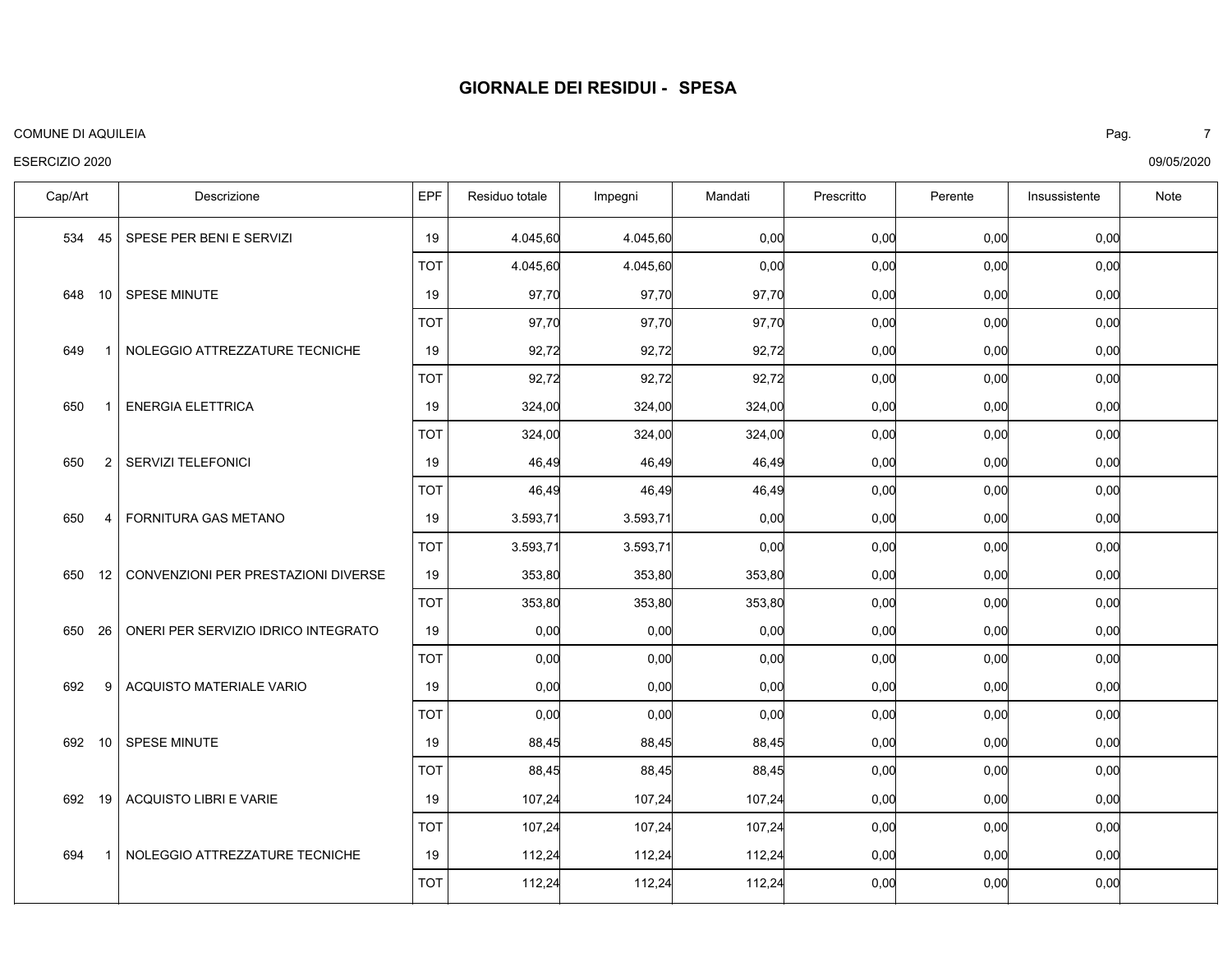#### COMUNE DI AQUILEIA Pag. 8

## ESERCIZIO 2020

ENERGIA ELETTRICA SERVIZI TELEFONICI FORNITURA GAS METANO CONVENZIONI PER PRESTAZIONI DIVERSE ONERI PER SERVIZIO IDRICO INTEGRATO SERVIZI TELEFONICI TRASFERIMENTI A ISTITUTI SCOLASTICI - SPESE FUNZIONAMENTO TRASFERIMENTI A ISTITUTI SCOLASTICI - ATTIVITA' DIDATTICHE TRASFERIMENTI PER BONUS LIBRO NOLEGGIO ATTREZZATURE TECNICHE NOLEGGIO ATTREZZATURE TECNICHE SPESE MINUTE 695 695 695 695 695 700 701 701 701 703 733 734 10 Cap/Art | Descrizione IEPF Residuo totale Impegni | Mandati | Prescritto | Perente | Insussistente | Note 1 2 4  $12$ 26 2 5 6 8 1 1 0,00 0,00 0,00 0,00 0,00 0,00 0,00 0,00 0,00 0,00 0,00 0,00 773,84 45,00 4.006,68 2.287,50 641,15 162,27 1.800,00 13.200,00 2.466,73 178,12 183,00 90,00 773,84 45,00 4.006,68 2.287,50 641,15 162,27 1.800,00 13.200,00 2.466,73 178,12 183,00 90,00 773,84 45,00 0,00 2.287,50 641,15 162,27 1.800,00 13.200,00 2.466,73 178,12 183,00 90,00 0,00 0,00 0,00 0,00 0,00 0,00 0,00 0,00 0,00 0,00 0,00 0,00 0,00 0,00 0,00 0,00 0,00 0,00 0,00 0,00 0,00 0,00 0,00 0,00 19 19 19 19 19 19 19 19 19 19 19 19 0,00 0,00 0,00 0,00 0,00 0,00 0,00 0,00 0,00 0,00 0,00 0,00 773,84 45,00 4.006,68 2.287,50 641,15 162,27 1.800,00 13.200,00 2.466,73 178,12 183,00 90,00 773,84 45,00 4.006,68 2.287,50 641,15 162,27 1.800,00 13.200,00 2.466,73 178,12 183,00 90,00 773,84 45,00 0,00 2.287,50 641,15 162,27 1.800,00 13.200,00 2.466,73 178,12 183,00 90,00 0,00 0,00 0,00 0,00 0,00 0,00 0,00 0,00 0,00 0,00 0,00 0,00 0,00 0,00 0,00 0,00 0,00 0,00 0,00 0,00 0,00 0,00 0,00 0,00 TOT TOT TOT TOT TOT TOT TOT TOT TOT TOT TOT TOT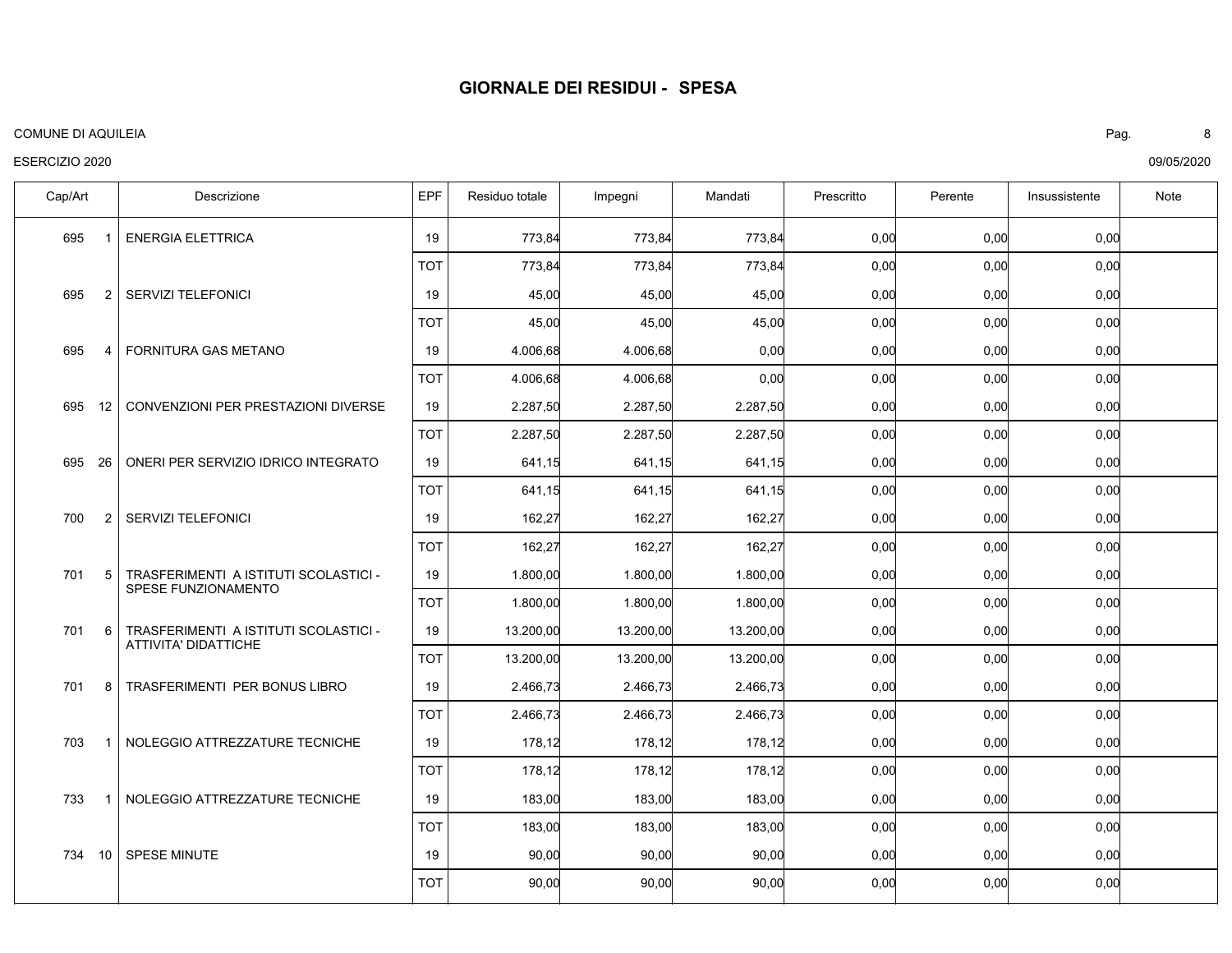#### COMUNE DI AQUILEIA Pag. 9

## ESERCIZIO 2020

ENERGIA ELETTRICA SERVIZI TELEFONICI FORNITURA GAS METANO 735 12 | CONVENZIONI PER PRESTAZIONI DIVERSE ONERI PER SERVIZIO IDRICO INTEGRATO FORNITURA GAS METANO - RILEVANTE IVA APPALTO SERVIZIO MENSA - RILEVANTE AI FINI IVA - COMPENSI AL PERSONALE CONTRIBUTI OBBLIGATORI IRAP INTERVENTI PER REALIZZAZIONE PROGETTI INTEGRATIVI SCUOLE 735 735 735 735 805 805 44 807 807 807 810 Cap/Art | Descrizione IEPF Residuo totale Impegni | Mandati | Prescritto | Perente | Insussistente | Note 1 2 4 26 4 1 20 30 0 0,00 0,00 0,00 0,00 0,00 0,00 0,00 0,00 0,00 0,00 0,00 226,37 46,28 2.739,15 103,70 531,89 295,18 16.365,15 0,00 0,00 0,00 956,87 226,37 46,28 2.739,15 103,70 531,89 295,18 16.365,15 0,00 0,00 0,00 956,87 226,37 46,28 0,00 103,70 531,89 295,18 16.365,15 0,00 0,00 0,00 956,87 0,00 0,00 0,00 0,00 0,00 0,00 0,00 0,00 0,00 0,00 0,00 0,00 0,00 0,00 0,00 0,00 0,00 0,00 0,00 0,00 0,00 0,00 19 19 19 19 19 19 19 19 19 19 19 0,00 0,00 0,00 0,00 0,00 0,00 0,00 0,00 0,00 0,00 0,00 226,37 46,28 2.739,15 103,70 531,89 295,18 16.365,15 0,00 0,00 0,00 956,87 226,37 46,28 2.739,15 103,70 531,89 295,18 16.365,15 0,00 0,00 0,00 956,87 226,37 46,28 0,00 103,70 531,89 295,18 16.365,15 0,00 0,00 0,00 956,87 0,00 0,00 0,00 0,00 0,00 0,00 0,00 0,00 0,00 0,00 0,00 0,00 0,00 0,00 0,00 0,00 0,00 0,00 0,00 0,00 0,00 0,00 TOT TOT TOT TOT TOT TOT TOT TOT TOT TOT TOT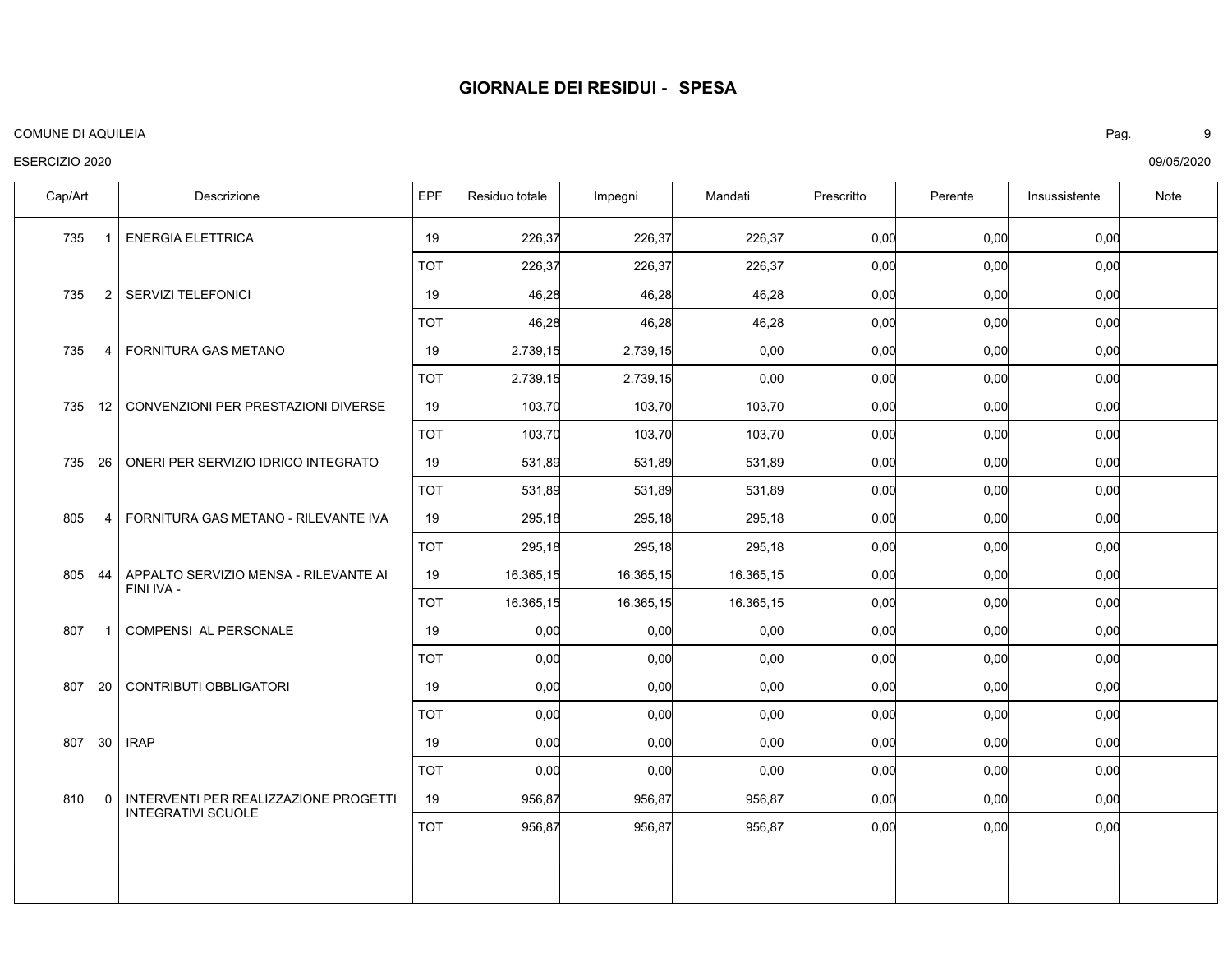#### COMUNE DI AQUILEIA Pag. 10

## ESERCIZIO 2020

| Cap/Art                | Descrizione                                                                                          | EPF        | Residuo totale     | Impegni            | Mandati      | Prescritto   | Perente      | Insussistente | Note |
|------------------------|------------------------------------------------------------------------------------------------------|------------|--------------------|--------------------|--------------|--------------|--------------|---------------|------|
| $\Omega$<br>811        | INTERVENTI PER REALIZZAZIONE PROGETTI<br>INTEGRATIVI SCUOLE - CONSIGLIO<br>INTERCOMUNALE DEI RAGAZZI | 18<br>19   | 975,00<br>1.800,00 | 975,00<br>1.800,00 | 0,00<br>0,00 | 0,00<br>0,00 | 0,00<br>0,00 | 0,00<br>0,00  |      |
|                        |                                                                                                      | <b>TOT</b> | 2.775,00           | 2.775,00           | 0,00         | 0,00         | 0,00         | 0,00          |      |
| 813 12                 | CONVENZIONI PER PRESTAZIONI DIVERSE -<br>RILEVANTE AI FINI IVA -                                     | 19         | 3.828,00           | 3.828,00           | 3.828,00     | 0,00         | 0,00         | 0,00          |      |
|                        |                                                                                                      | <b>TOT</b> | 3.828,00           | 3.828,00           | 3.828,00     | 0,00         | 0,00         | 0,00          |      |
| 813<br>-24             | SERVIZI AGGIUNTIVI                                                                                   | 19         | 82,76              | 82,76              | 82,76        | 0,00         | 0,00         | 0,00          |      |
|                        |                                                                                                      | <b>TOT</b> | 82,76              | 82,76              | 82,76        | 0,00         | 0,00         | 0,00          |      |
| 923                    | <b>ENERGIA ELETTRICA</b>                                                                             | 19         | 757,01             | 757,01             | 757,01       | 0,00         | 0,00         | 0,00          |      |
|                        |                                                                                                      | <b>TOT</b> | 757,01             | 757,01             | 757,01       | 0,00         | 0,00         | 0,00          |      |
| 923<br>4               | <b>FORNITURA GAS METANO</b>                                                                          | 19         | 396,50             | 396,50             | 0,00         | 0,00         | 0,00         | 0,00          |      |
|                        |                                                                                                      | <b>TOT</b> | 396,50             | 396,50             | 0,00         | 0,00         | 0,00         | 0,00          |      |
| 12 <sup>1</sup><br>923 | CONVENZIONI PER PRESTAZIONI DIVERSE                                                                  | 19         | 346,48             | 346,48             | 346,48       | 0,00         | 0,00         | 0,00          |      |
|                        |                                                                                                      | <b>TOT</b> | 346,48             | 346,48             | 346,48       | 0,00         | 0,00         | 0,00          |      |
| 923<br>13              | SERVIZI DI PULIZIA                                                                                   | 19         | 246,46             | 246,46             | 246,46       | 0,00         | 0,00         | 0,00          |      |
|                        |                                                                                                      | <b>TOT</b> | 246,46             | 246,46             | 246,46       | 0,00         | 0,00         | 0,00          |      |
| 933                    | <b>ENERGIA ELETTRICA</b>                                                                             | 19         | 164,13             | 164,13             | 164,13       | 0,00         | 0,00         | 0,00          |      |
|                        |                                                                                                      | <b>TOT</b> | 164,13             | 164,13             | 164,13       | 0,00         | 0,00         | 0,00          |      |
| 933<br>$\overline{2}$  | <b>SERVIZI TELEFONICI</b>                                                                            | 19         | 105,30             | 105,30             | 105,30       | 0,00         | 0,00         | 0,00          |      |
|                        |                                                                                                      | <b>TOT</b> | 105,30             | 105,30             | 105,30       | 0,00         | 0,00         | 0,00          |      |
| 933<br>$\overline{4}$  | FORNITURA GAS METANO                                                                                 | 19         | 467,22             | 467,22             | 0,00         | 0,00         | 0,00         | 0,00          |      |
|                        |                                                                                                      | <b>TOT</b> | 467,22             | 467,22             | 0,00         | 0,00         | 0,00         | 0,00          |      |
| 933<br>12              | CONVENZIONI PER PRESTAZIONI DIVERSE                                                                  | 19         | 103,70             | 103,70             | 103,70       | 0,00         | 0,00         | 0,00          |      |
|                        |                                                                                                      | <b>TOT</b> | 103,70             | 103,70             | 103,70       | 0,00         | 0,00         | 0,00          |      |
|                        |                                                                                                      |            |                    |                    |              |              |              |               |      |
|                        |                                                                                                      |            |                    |                    |              |              |              |               |      |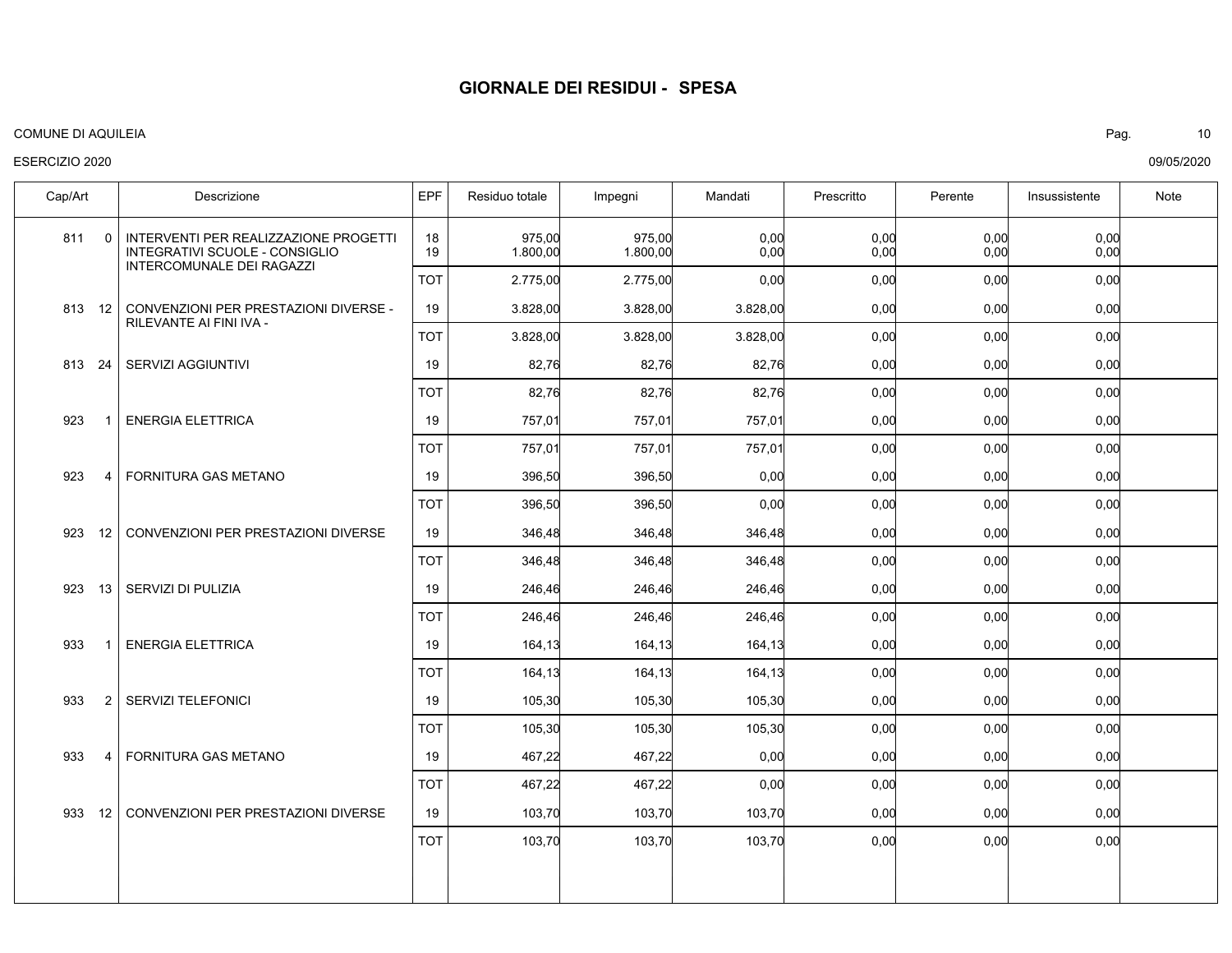#### COMUNE DI AQUILEIA Pag. 11

## ESERCIZIO 2020

SERVIZI DI PULIZIA ONERI PER SERVIZIO IDRICO INTEGRATO APPALTO SERVIZIO BIBLIOTECA ACQUISTO LIBRI E VARIE SPESE ATTIVITA' CULTURALI - UTILIZZO BENI DI TERZI SPESE PROMOZIONE ATTIVITA' CULTURALI SPESE PER PRESTAZIONI DI SERVIZIO SPESE INIZIATIVE TURISTICHE V.D. - PROGETTI MIRATI SPESE PER MANIFESTAZIONI E INIZIATIVE **TURISTICHE** FONDI PER VALORIZZAZIONE DELLA VOCAZIONE TURISTICA COFINANZIAMENTO FONDI PER VALORIZZAZIONE DELLA VOCAZIONE **TURISTICA** SERVIZI DI PULIZIA SPESE PER INIZIATIVE TURISMO - SPESA FINANZIATA CON IMPOSTA DI SOGGIORNO 933 933 26 933 936 1041 1047 1053 1054 1055 1055 56 1056 1057 Cap/Art | Descrizione IEPF Residuo totale Impegni | Mandati | Prescritto | Perente | Insussistente | Note 13 43 19 0 0 0 0 55 13 0 0,00 0,00 0,00 0,00 0,00 0,00 0,00 0,00 0,00 0,00 0,00 0,00 513,41 67,65 1.188,00 422,43 1.560,00 950,00 25.075,52 0,00 15.827,52 12.655,28 0,00 386,30 513,41 67,65 1.188,00 422,43 1.560,00 950,00 25.075,52 0,00 15.827,52 12.655,28 0,00 386,30 513,41 67,65 1.155,00 422,43 1.560,00 450,00 25.075,52 0,00 15.827,52 11.555,28 0,00 386,30 0,00 0,00 0,00 0,00 0,00 0,00 0,00 0,00 0,00 0,00 0,00 0,00 0,00 0,00 0,00 0,00 0,00 0,00 0,00 0,00 0,00 0,00 0,00 0,00 19 19 19 19 19 19 19 19 19 19 19 19 0,00 0,00 0,00 0,00 0,00 0,00 0,00 0,00 0,00 0,00 0,00 0,00 513,41 67,65 1.188,00 422,43 1.560,00 950,00 25.075,52 0,00 15.827,52 12.655,28 0,00 386,30 513,41 67,65 1.188,00 422,43 1.560,00 950,00 25.075,52 0,00 15.827,52 12.655,28 0,00 386,30 513,41 67,65 1.155,00 422,43 1.560,00 450,00 25.075,52 0,00 15.827,52 11.555,28 0,00 386,30 0,00 0,00 0,00 0,00 0,00 0,00 0,00 0,00 0,00 0,00 0,00 0,00 0,00 0,00 0,00 0,00 0,00 0,00 0,00 0,00 0,00 0,00 0,00 0,00 TOT TOT TOT TOT TOT TOT TOT TOT TOT TOT TOT TOT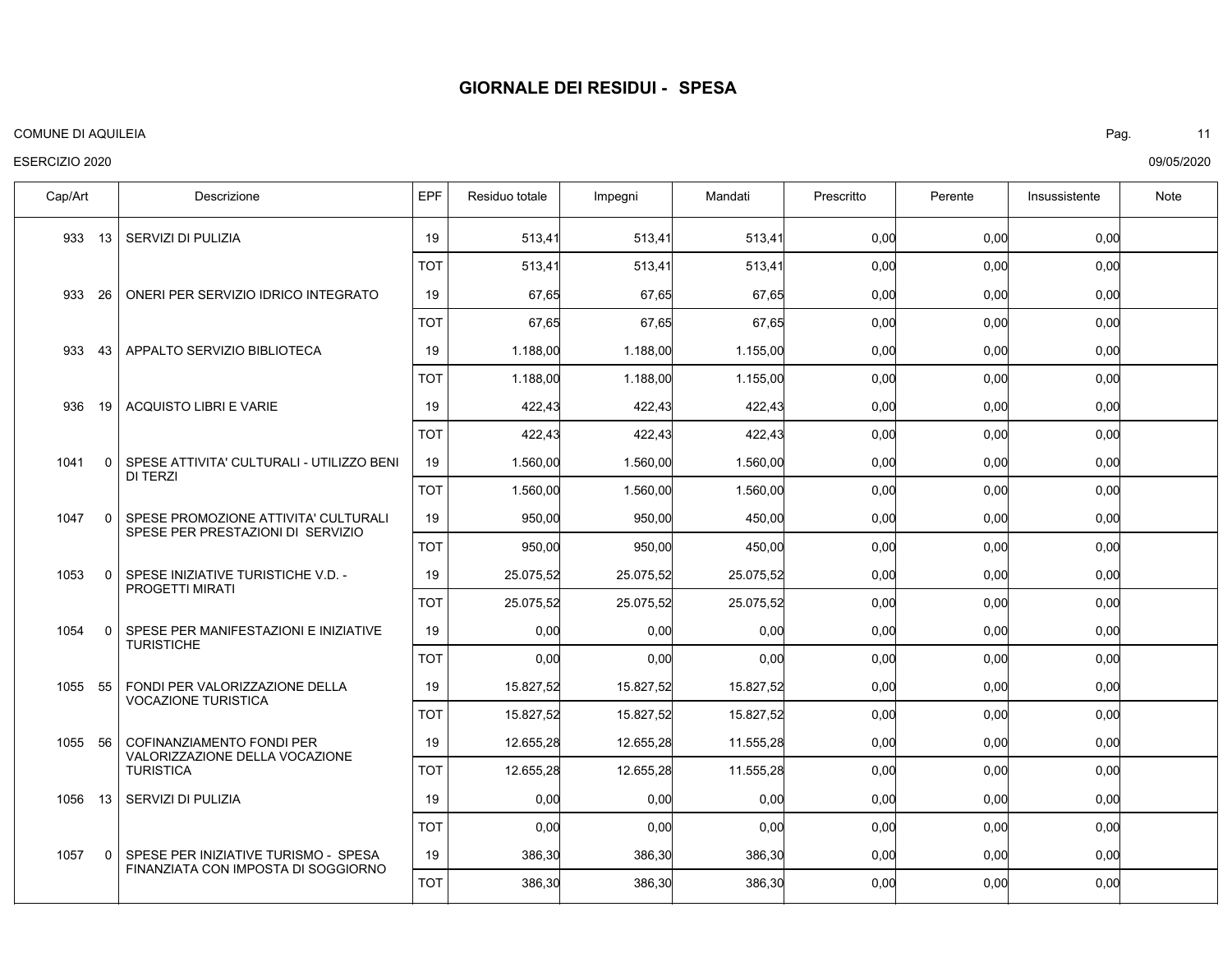#### COMUNE DI AQUILEIA Pag. 12

## ESERCIZIO 2020

| Cap/Art             | Descrizione                                                | EPF        | Residuo totale | Impegni  | Mandati  | Prescritto | Perente | Insussistente | Note |
|---------------------|------------------------------------------------------------|------------|----------------|----------|----------|------------|---------|---------------|------|
| 1065                | TRASFERIMENTI PROMOZIONE ATTIVITA'<br>$\Omega$             | 19         | 2.400.00       | 2.400.00 | 2.400.00 | 0,00       | 0,00    | 0,00          |      |
|                     | TURISTICHE - ANNIVERSARIO 2200 ANNI<br>FONDAZIONE AQUILEIA | <b>TOT</b> | 2.400,00       | 2.400,00 | 2.400,00 | 0,00       | 0,00    | 0,00          |      |
| 1152<br>$\mathbf 1$ | FIN. DA FONDI PROPRI                                       | 19         | 2.241,75       | 2.241,75 | 2.241,75 | 0,00       | 0,00    | 0,00          |      |
|                     |                                                            | <b>TOT</b> | 2.241,75       | 2.241,75 | 2.241,75 | 0,00       | 0,00    | 0,00          |      |
| 1152<br>2           | FIN. DA CONTRIBUTO REGIONALE                               | 19         | 0,00           | 0,00     | 0,00     | 0,00       | 0,00    | 0,00          |      |
|                     |                                                            | <b>TOT</b> | 0,00           | 0,00     | 0,00     | 0,00       | 0,00    | 0,00          |      |
| 1153<br>5           | FINANZIATO CON FONDI PROPRI                                | 19         | 0,00           | 0,00     | 0,00     | 0,00       | 0,00    | 0,00          |      |
|                     |                                                            | <b>TOT</b> | 0,00           | 0,00     | 0,00     | 0,00       | 0,00    | 0,00          |      |
| 1155<br>$\Omega$    | INTEREVENTI LOTTA AL RANDAGISMO -<br><b>TRASFERIMENTI</b>  | 19         | 404,68         | 404,68   | 404,68   | 0,00       | 0,00    | 0,00          |      |
|                     |                                                            | <b>TOT</b> | 404,68         | 404,68   | 404,68   | 0,00       | 0,00    | 0,00          |      |
| 1416<br>9           | <b>ACQUISTO MATERIALE VARIO</b>                            | 19         | 45,99          | 45,99    | 45,99    | 0,00       | 0,00    | 0,00          |      |
|                     |                                                            | <b>TOT</b> | 45,99          | 45,99    | 45,99    | 0,00       | 0,00    | 0,00          |      |
| 1416<br>10          | <b>SPESE MINUTE</b>                                        | 19         | 93,24          | 93,24    | 93,24    | 0,00       | 0,00    | 0,00          |      |
|                     |                                                            | <b>TOT</b> | 93,24          | 93,24    | 93,24    | 0,00       | 0,00    | 0,00          |      |
| 1417<br>12          | CONVENZIONE PER PRESTAZIONI DIVERSE                        | 19         | 5.958,48       | 5.958,48 | 5.958,48 | 0,00       | 0,00    | 0,00          |      |
|                     |                                                            | <b>TOT</b> | 5.958,48       | 5.958,48 | 5.958,48 | 0,00       | 0,00    | 0,00          |      |
| 1417 13             | SERVIZI DI PULIZIA                                         | 19         | 334,67         | 334,67   | 334,67   | 0,00       | 0,00    | 0,00          |      |
|                     |                                                            | <b>TOT</b> | 334,67         | 334,67   | 334,67   | 0,00       | 0,00    | 0,00          |      |
| 1417 47             | SPESE PER CREMAZIONE E ALTRI SERVIZI                       | 19         | 1.452,00       | 1.452,00 | 1.452,00 | 0,00       | 0,00    | 0,00          |      |
|                     |                                                            | <b>TOT</b> | 1.452,00       | 1.452,00 | 1.452,00 | 0,00       | 0,00    | 0,00          |      |
| 1533<br>12          | CONVENZIONI PER PRESTAZIONI DIVERSE                        | 19         | 0,00           | 0,00     | 0,00     | 0,00       | 0,00    | 0,00          |      |
|                     |                                                            | <b>TOT</b> | 0,00           | 0,00     | 0,00     | 0,00       | 0,00    | 0,00          |      |
| 1550<br>6           | RIMBORSI SPESE IN MISSIONE                                 | 19         | 9,77           | 9,77     | 9,77     | 0,00       | 0,00    | 0,00          |      |
|                     |                                                            | <b>TOT</b> | 9,77           | 9,77     | 9,77     | 0,00       | 0,00    | 0,00          |      |
|                     |                                                            |            |                |          |          |            |         |               |      |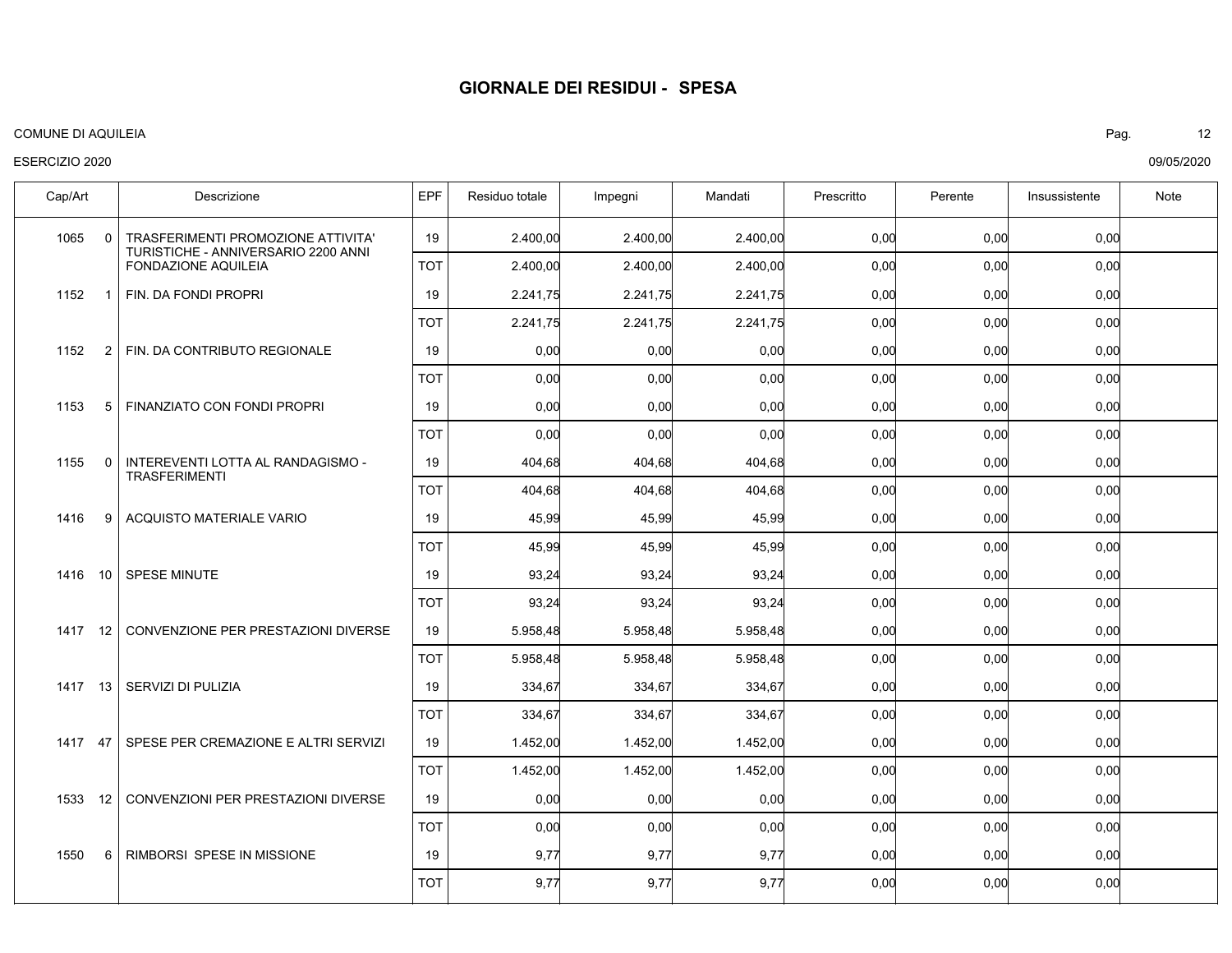#### COMUNE DI AQUILEIA Pag. 13

## ESERCIZIO 2020

CONTRIBUTI OBBLIGATORI IRAP SPESE FORNITURA VESTIARIO PERSONALE SERVIZI TECNICI ESTERNI RIPARAZIONE, COLLAUDI AUTOMEZZI COMUNALI RACCOLTA E SMALTIMENTO RSU E SPESE GENERALI RACCOLTA E SMALTIMENTO INGOMBRANTI RACCOLTA E SMALTIMENTO RIFIUTI DERIVANTI DA SPAZZAMENTO STRADALE ENERGIA ELETTRICA SPESE PER STUDIO MICROZONAZIONE **SISMICA** RIPARAZIONE, COLLAUDI AUTOMEZZI COMUNALI SERVIZI DI PULIZIA INTERVENTI DI MANUTENZIONE VERDE DI NATURA NON RIPETITIVA 1550 1552 30 1570 27 1579 11 1581 1581 1581 1627 1690 1729 11 1729 13 1729 22 Cap/Art | Descrizione IEPF Residuo totale Impegni | Mandati | Prescritto | Perente | Insussistente | Note 20 1 2 3 1 46 0,00 0,00 0,00 0,00 0,00 0,00 0,00 0,00 0,00 0,00 0,00 0,00 10,81 0,00 40,50 258,27 24.848,31 1.375,00 1.245,97 687,53 0,00 924,22 85,47 549,00 10,81 0,00 40,50 258,27 24.848,31 1.375,00 1.245,97 687,53 0,00 924,22 85,47 549,00 10,81 0,00 40,50 258,27 24.848,31 1.375,00 1.245,97 687,53 0,00 924,22 85,47 0,00 0,00 0,00 0,00 0,00 0,00 0,00 0,00 0,00 0,00 0,00 0,00 0,00 0,00 0,00 0,00 0,00 0,00 0,00 0,00 0,00 0,00 0,00 0,00 0,00 19 19 19 19 19 19 19 19 19 19 19 19 0,00 0,00 0,00 0,00 0,00 0,00 0,00 0,00 0,00 0,00 0,00 0,00 10,81 0,00 40,50 258,27 24.848,31 1.375,00 1.245,97 687,53 0,00 924,22 85,47 549,00 10,81 0,00 40,50 258,27 24.848,31 1.375,00 1.245,97 687,53 0,00 924,22 85,47 549,00 10,81 0,00 40,50 258,27 24.848,31 1.375,00 1.245,97 687,53 0,00 924,22 85,47 0,00 0,00 0,00 0,00 0,00 0,00 0,00 0,00 0,00 0,00 0,00 0,00 0,00 0,00 0,00 0,00 0,00 0,00 0,00 0,00 0,00 0,00 0,00 0,00 0,00 TOT TOT TOT TOT TOT TOT TOT TOT TOT TOT TOT TOT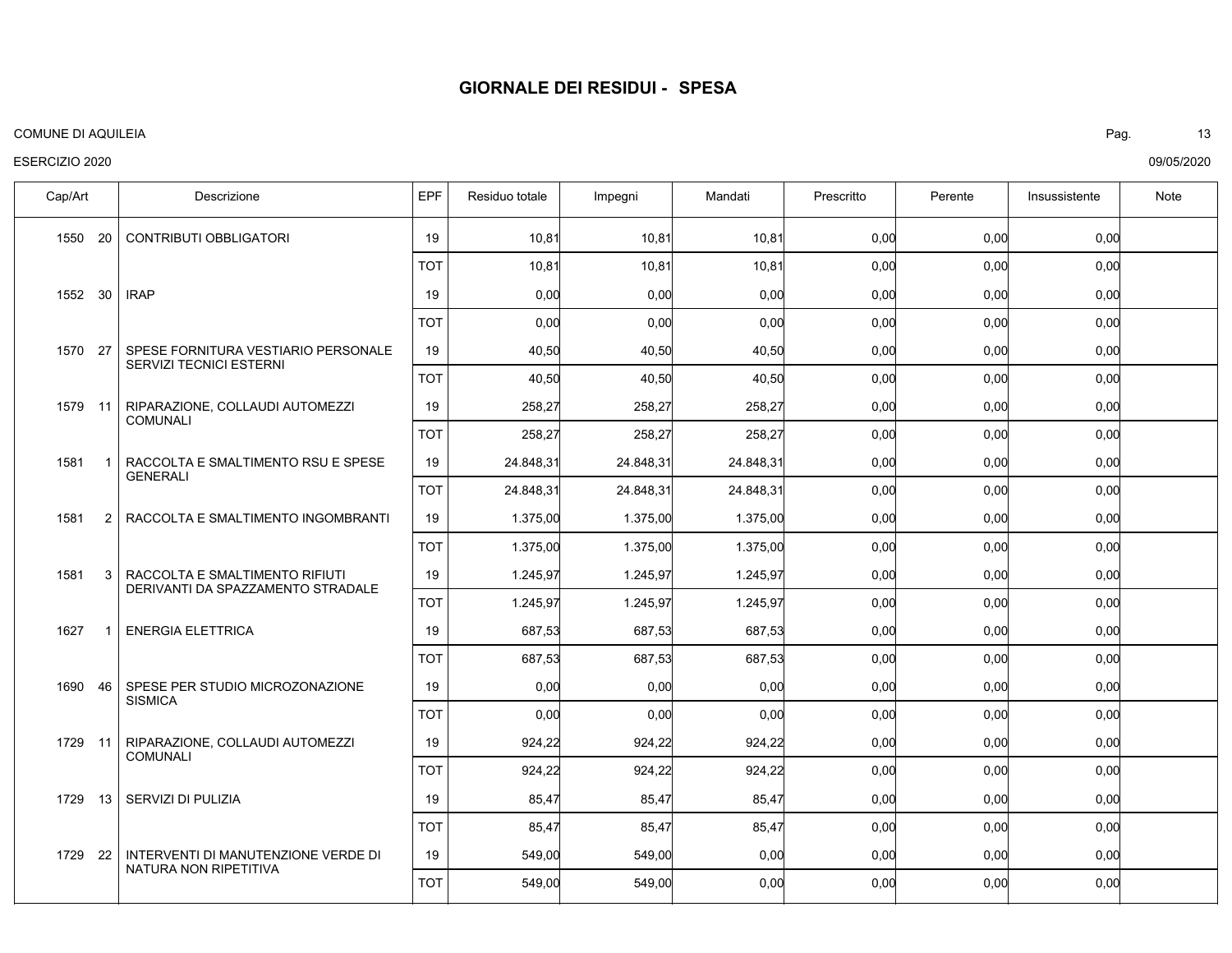#### COMUNE DI AQUILEIA Pag. 14

## ESERCIZIO 2020

FONDI PER VALORIZZAZIONE DELLA VOCAZIONE TURISTICA COFINANZIAMENTO FONDI PER VALORIZZAZIONE DELLA VOCAZIONE TURISTICA SPESE MINUTE ACQUISTO CONCIMI E MATERIALI VARI DI GIARDINAGGIO ENERGIA ELETTRICA FORNITURA GAS METANO CONVENZIONI PER PRESTAZIONI DIVERSE 1776 13 | SERVIZI DI PULIZIA INTERVENTI DI MANUTENZIONE NON RIPETITIVA CONVENZIONE PER GESTIONE IMPIANTI SPORTIVI ACQUISTO MATERIALE VARIO ENERGIA ELETTRICA 1729 1729 56 1730 10 1730 17 1776 1776 1776 1776 1776 51 1777 1778 Cap/Art | Descrizione IEPF Residuo totale Impegni | Mandati | Prescritto | Perente | Insussistente | Note 55 1 4  $12$ 22 9 1 0,00 0,00 0,00 0,00 0,00 0,00 0,00 0,00 0,00 0,00 0,00 0,00 0,00 0,00 202,64 4.000,40 627,35 4.197,45 0,00 1.635,02 19.744,48 6.500,00 0,00 0,00 0,00 0,00 202,64 4.000,40 627,35 4.197,45 0,00 1.635,02 19.744,48 6.500,00 0,00 0,00 0,00 0,00 202,64 4.000,40 627,35 0,00 0,00 1.635,02 19.744,48 6.500,00 0,00 0,00 0,00 0,00 0,00 0,00 0,00 0,00 0,00 0,00 0,00 0,00 0,00 0,00 0,00 0,00 0,00 0,00 0,00 0,00 0,00 0,00 0,00 0,00 0,00 0,00 19 19 19 19 19 19 19 19 19 19 19 19 0,00 0,00 0,00 0,00 0,00 0,00 0,00 0,00 0,00 0,00 0,00 0,00 0,00 0,00 202,64 4.000,40 627,35 4.197,45 0,00 1.635,02 19.744,48 6.500,00 0,00 0,00 0,00 0,00 202,64 4.000,40 627,35 4.197,45 0,00 1.635,02 19.744,48 6.500,00 0,00 0,00 0,00 0,00 202,64 4.000,40 627,35 0,00 0,00 1.635,02 19.744,48 6.500,00 0,00 0,00 0,00 0,00 0,00 0,00 0,00 0,00 0,00 0,00 0,00 0,00 0,00 0,00 0,00 0,00 0,00 0,00 0,00 0,00 0,00 0,00 0,00 0,00 0,00 0,00 TOT TOT TOT TOT TOT TOT TOT TOT TOT TOT TOT TOT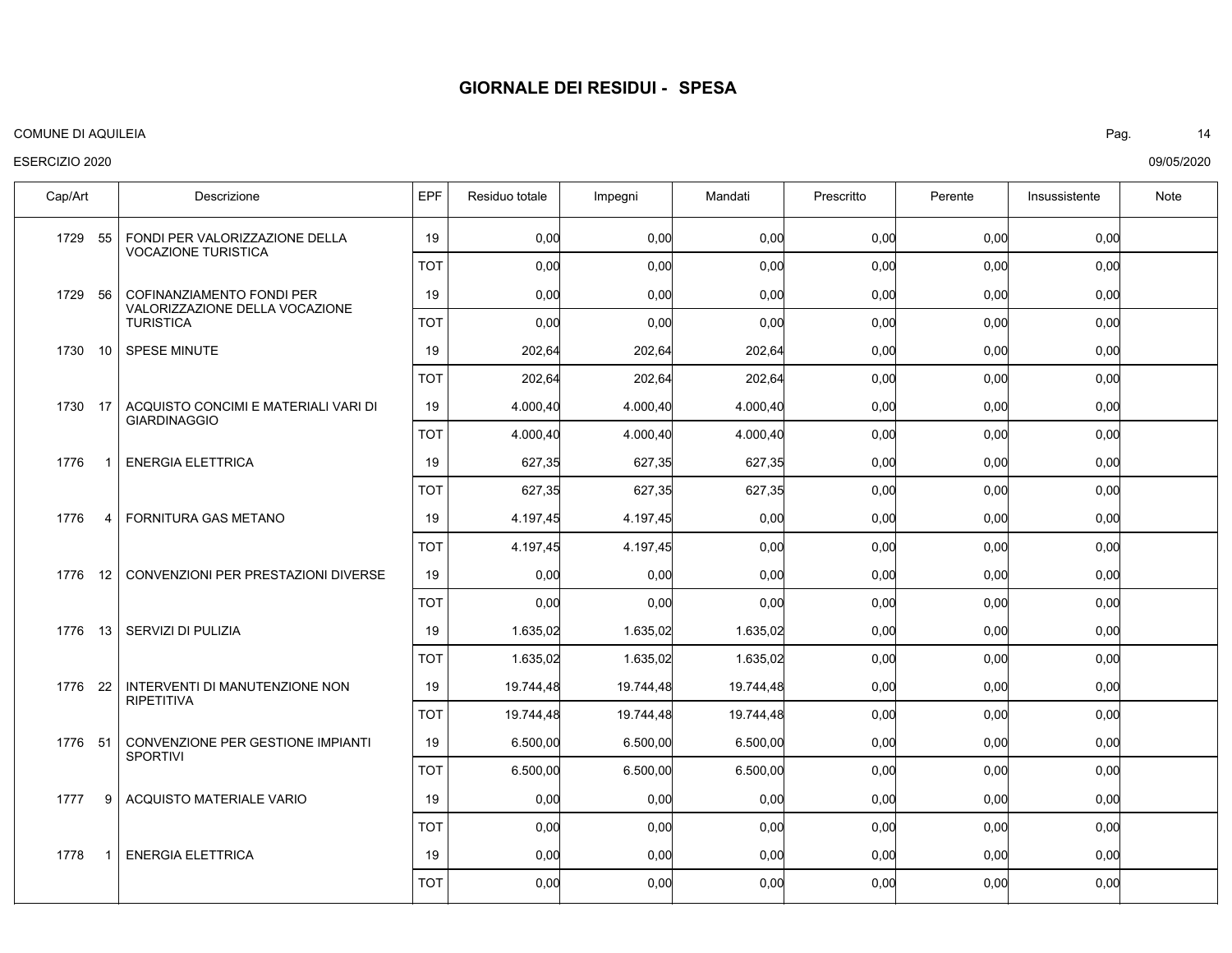#### COMUNE DI AQUILEIA Pag. 15

## ESERCIZIO 2020

FORNITURA GAS METANO CONVENZIONI PER PRESTAZIONI DIVERSE FONDI REGIONALI PER IL SOSTEGNO ALLE ABITAZIONI IN LOCAZIONE FONDI COMUNALI PER SPESE GENERALI SERVIZIO SOCIALE DEI COMUNI INIZIATIVE ED EVENTI AMBITO POLITICHE SOCIALI - GIOVANI INIZIATIVE ED EVENTI AMBITO POLITICHE SOCIALI - FAMIGLIE TRASFERIMENTI PER PROGETTI SERVIZIO SOCIALE COMUNALE - FINANZIATO DA FONDI PROPRI ACQUISTO MATERIALE VARIO SPESE MINUTE ENERGIA ELETTRICA FORNITURA GAS METANO 1778 1778 12 1871 1871 1875 1875 1876 1890 1890 1891 1891 Cap/Art | Descrizione IEPF Residuo totale Impegni | Mandati | Prescritto | Perente | Insussistente | Note 4 2 3 1 4 5 9 10 1 4 0,00 0,00 0,00 0,00 0,00 0,00 0,00 0,00 0,00  $0.00$ 0,00 0,00 0,00 0,00 1.601,32 444,20 1.610,40 6.913,41 32.551,08 200,00 990,00 150,00 843,96 804,86 0,00 52,00 181,11 178,84 1.601,32 444,20 1.610,40 6.913,41 32.551,08 200,00 990,00 150,00 843,96 804,86 0,00 52,00 181,11 178,84 0,00 0,00 1.610,40 0,00 0,00 0,00 990,00 150,00 0,00  $0.00$ 0,00 52,00 181,11 0,00 0,00 0,00 0,00 0,00 0,00 0,00 0,00 0,00 0,00 0,00 0,00 0,00 0,00 0,00 0,00 0,00 0,00 0,00 0,00 0,00 0,00 0,00 0,00 0,00 0,00 0,00 0,00 0,00 19 14 19 19 19 18 19 19 13 14 19 19 19 19 0,00 0,00 0,00 0,00 0,00 0,00 0,00 0,00 0,00 0,00 0,00 1.601,32 2.054,60 6.913,41 32.551,08 1.190,00 150,00 1.648,82 0,00 52,00 181,11 178,84 1.601,32 2.054,60 6.913,41 32.551,08 1.190,00 150,00 1.648,82 0,00 52,00 181,11 178,84 0,00 1.610,40 0,00 0,00 990,00 150,00 0,00 0,00 52,00 181,11 0,00 0,00 0,00 0,00 0,00 0,00 0,00 0,00 0,00 0,00 0,00 0,00 0,00 0,00 0,00 0,00 0,00 0,00 0,00 0,00 0,00 0,00 0,00 TOT TOT TOT TOT TOT TOT TOT TOT TOT TOT TOT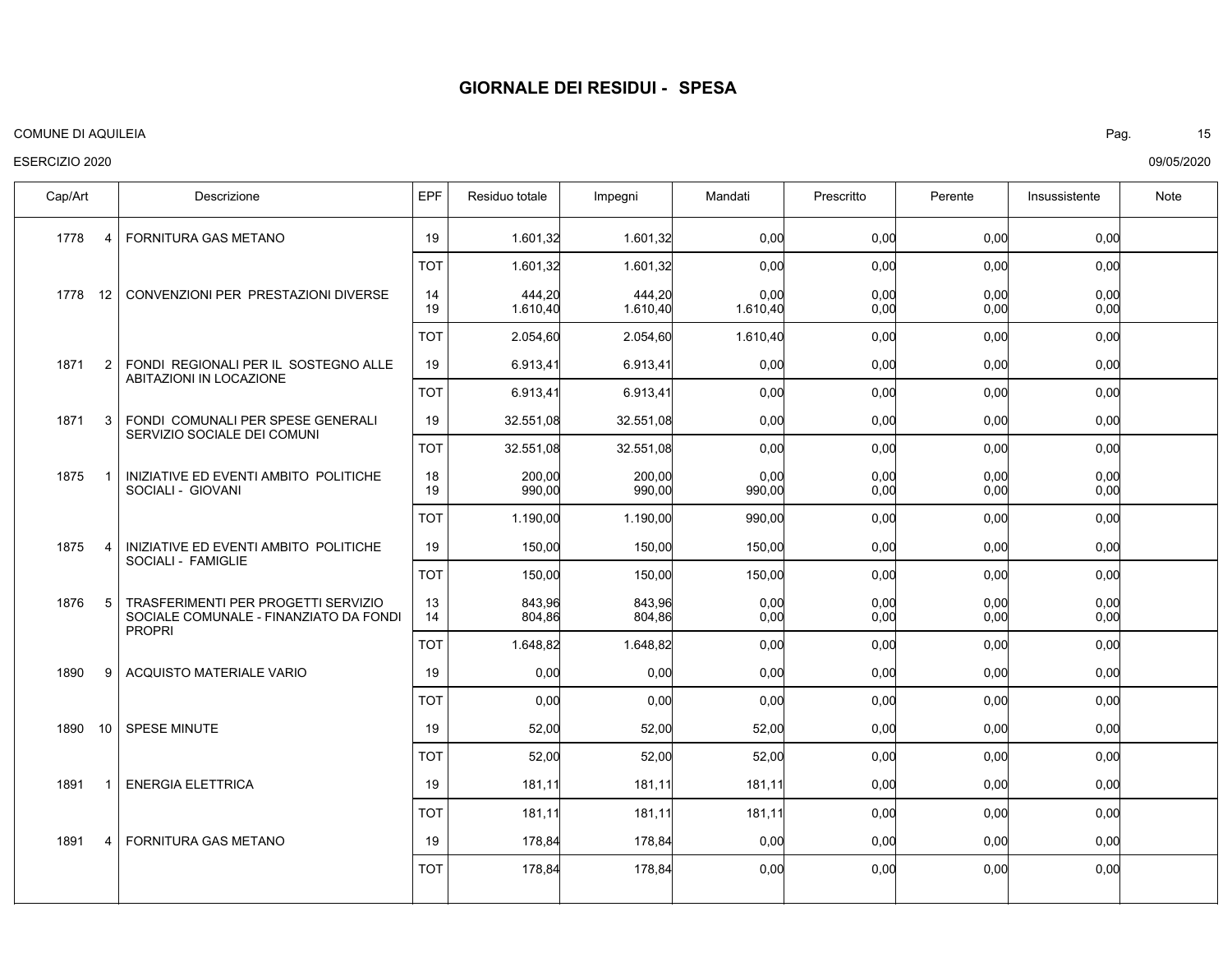#### COMUNE DI AQUILEIA Pag. 16

## ESERCIZIO 2020

| Cap/Art    | Descrizione                                                  | <b>EPF</b> | Residuo totale | Impegni  | Mandati  | Prescritto | Perente | Insussistente | Note |
|------------|--------------------------------------------------------------|------------|----------------|----------|----------|------------|---------|---------------|------|
| 1891 38    | SPESE PROTEZIONE CIVILE V.D.                                 | 19         | 1.469.90       | 1.469.90 | 1.469.90 | 0,00       | 0,00    | 0,00          |      |
|            |                                                              | ТОТ        | 1.469,90       | 1.469,90 | 1.469,90 | 0,00       | 0,00    | 0,00          |      |
| 1898<br>0  | INIZIATIVE ED EVENTI AMBITO POLITICHE                        | 19         | 180,00         | 180,00   | 180,00   | 0,00       | 0,00    | 0,00          |      |
|            | SOCIALI - UTILIZZO BENI DI TERZI                             | <b>TOT</b> | 180,00         | 180,00   | 180,00   | 0,00       | 0,00    | 0,00          |      |
| 2002 52    | <b>GESTIONE AREE DI SOSTA</b>                                | 19         | 1.778,09       | 1.778,09 | 1.778.09 | 0,00       | 0,00    | 0.00          |      |
|            |                                                              | <b>TOT</b> | 1.778,09       | 1.778,09 | 1.778,09 | 0,00       | 0,00    | 0,00          |      |
| 2003<br>9  | ACQUISTO MATERIALE VARIO                                     | 19         | 240,02         | 240,02   | 240,02   | 0,00       | 0,00    | 0,00          |      |
|            |                                                              | <b>TOT</b> | 240,02         | 240,02   | 240,02   | 0,00       | 0,00    | 0,00          |      |
| 2004       | <b>ENERGIA ELETTRICA</b>                                     | 19         | 7.598.07       | 7.598.07 | 7.598.07 | 0,00       | 0,00    | 0,00          |      |
|            |                                                              | <b>TOT</b> | 7.598,07       | 7.598,07 | 7.598,07 | 0,00       | 0,00    | 0,00          |      |
| 2006 55    | FONDI PER VALORIZZAZIONE DELLA<br><b>VOCAZIONE TURISTICA</b> | 19         | 0,00           | 0,00     | 0,00     | 0,00       | 0,00    | 0,00          |      |
|            |                                                              | TOT        | 0,00           | 0,00     | 0,00     | 0,00       | 0,00    | 0,00          |      |
| 2006 56    | COFINANZIAMENTO FONDI PER<br>VALORIZZAZIONE DELLA VOCAZIONE  | 19         | 0,00           | 0,00     | 0,00     | 0,00       | 0,00    | 0,00          |      |
|            | <b>TURISTICA</b>                                             | <b>TOT</b> | 0,00           | 0,00     | 0,00     | 0,00       | 0,00    | 0,00          |      |
| 2008<br>9  | ACQUISTO MATERIALE VARIO                                     | 19         | 111,86         | 111,86   | 111,86   | 0,00       | 0,00    | 0,00          |      |
|            |                                                              | TOT        | 111,86         | 111,86   | 111,86   | 0,00       | 0,00    | 0,00          |      |
| 2008<br>10 | <b>SPESE MINUTE</b>                                          | 19         | 150,15         | 150,15   | 150,15   | 0,00       | 0,00    | 0,00          |      |
|            |                                                              | <b>TOT</b> | 150,15         | 150,15   | 150,15   | 0,00       | 0,00    | 0,00          |      |
| 2010<br>-1 | <b>ENERGIA ELETTRICA</b>                                     | 19         | 745,89         | 745,89   | 745,89   | 0,00       | 0,00    | 0,00          |      |
|            |                                                              | TOT        | 745,89         | 745,89   | 745,89   | 0,00       | 0,00    | 0,00          |      |
| 2010 11    | RIPARAZIONE, COLLAUDI AUTOMEZZI<br><b>COMUNALI</b>           | 19         | 835,94         | 835,94   | 835,94   | 0,00       | 0,00    | 0,00          |      |
|            |                                                              | <b>TOT</b> | 835,94         | 835,94   | 835,94   | 0,00       | 0,00    | 0,00          |      |
| 2010 22    | <b>INTERVENTI NON RIPETITIVI</b>                             | 19         | 434,32         | 434,32   | 434,32   | 0,00       | 0,00    | 0,00          |      |
|            |                                                              | <b>TOT</b> | 434,32         | 434,32   | 434,32   | 0,00       | 0,00    | 0,00          |      |
|            |                                                              |            |                |          |          |            |         |               |      |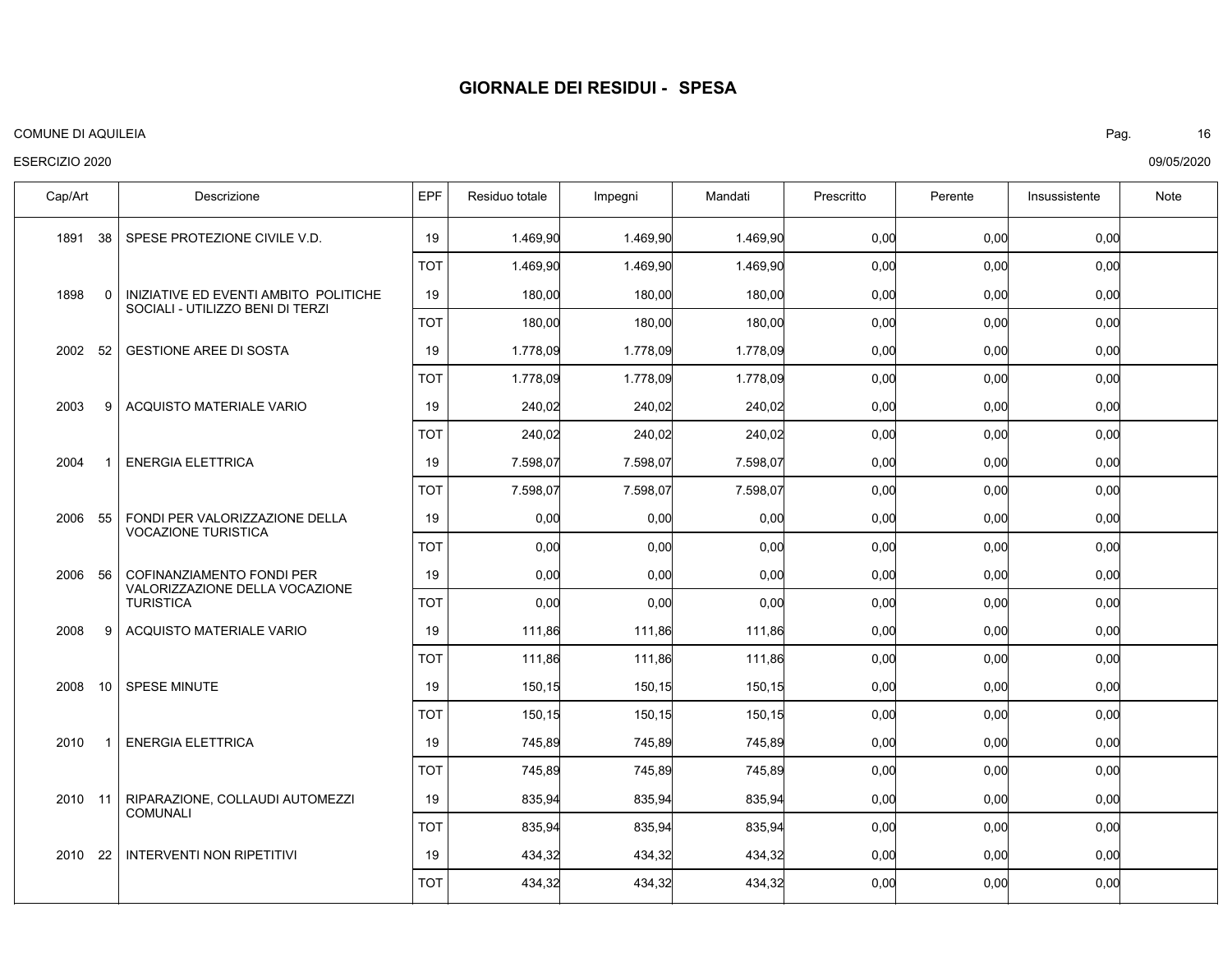#### COMUNE DI AQUILEIA Pag. 17

## ESERCIZIO 2020

ACQUISTO MATERIALE VARIO SERVIZI ORGANIZZAZIONE MANIFESTAZIONI, CONVEGNI, MOSTRE ACQUISTO MATERIALE VARIO IRAP A DEBITO SU INCARICHI CO.CO.CO., PRESTAZIONI OCCASIONALI E CESSIONI OCCASIONALI RIVERSAMENTO ALLA PROVINCIA DEL TRIBUTO PER L'ESERCIZIO DELLE FUNZIONI DI TUTELA, PROTEZIONE E IGIENE DELL'AMBIENTE SGRAVI E RIMBORSI IMPOSTE E TASSE RESTITUZIONE DI ENTRATE NON DOVUTE E RIMBORSI VARI - A FAMIGLIE TRASFERIMENTO PER GESTIONE IN CONVENZIONE SERVIZIO COMMERCIO/ATTIVITA' PRODUTTIVE SPESE DI PERSONALE SPESE PER BENI E SERVIZI INTERVENTI MANUTENZIONE STRAORDINARIA IMMOBILI (SEDI ISTITUZIONALI) 2011 2014 33 2018 2452 2458 2461 2463 2481 2482 40 2482 45 2501 100 Cap/Art | Descrizione IEPF Residuo totale Impegni | Mandati | Prescritto | Perente | Insussistente | Note 9 9 0 0 0 1 0 0,00 0,00 0,00 0,00 0,00 0,00 0,00 0,00 0,00 0,00 0,00 0,00 212,28 0,00 135,42 3,60 643,33 1.072,26 631,40 38,00 4.360,00 1.923,43 58,65 3.046,34 212,28 0,00 135,42 3,60 643,33 1.072,26 631,40 38,00 4.360,00 1.923,43 58,65 3.046,34 212,28 0,00 135,42 0,00 0,00  $0.00$ 631,40 0,00 0,00 0,00 0,00 3.046,34 0,00 0,00 0,00 0,00 0,00 0,00 0,00 0,00 0,00 0,00 0,00 0,00 0,00 0,00 0,00 0,00 0,00 0,00 0,00 0,00 0,00 0,00 0,00 0,00 19 19 19 19 13 14 19 17 18 19 19 19 0,00 0,00 0,00 0,00 0,00 0,00 0,00 0,00 0,00 0,00 0,00 212,28 0,00 135,42 3,60 1.715,59 631,40 38,00 4.360,00 1.923,43 58,65 3.046,34 212,28 0,00 135,42 3,60 1.715,59 631,40 38,00 4.360,00 1.923,43 58,65 3.046,34 212,28 0,00 135,42 0,00 0,00 631,40 0,00 0,00 0,00 0,00 3.046,34 0,00 0,00 0,00 0,00 0,00 0,00 0,00 0,00 0,00 0,00 0,00 0,00 0,00 0,00 0,00 0,00 0,00  $0.00$ 0,00 0,00 0,00 0,00 TOT TOT TOT TOT TOT TOT TOT TOT TOT TOT TOT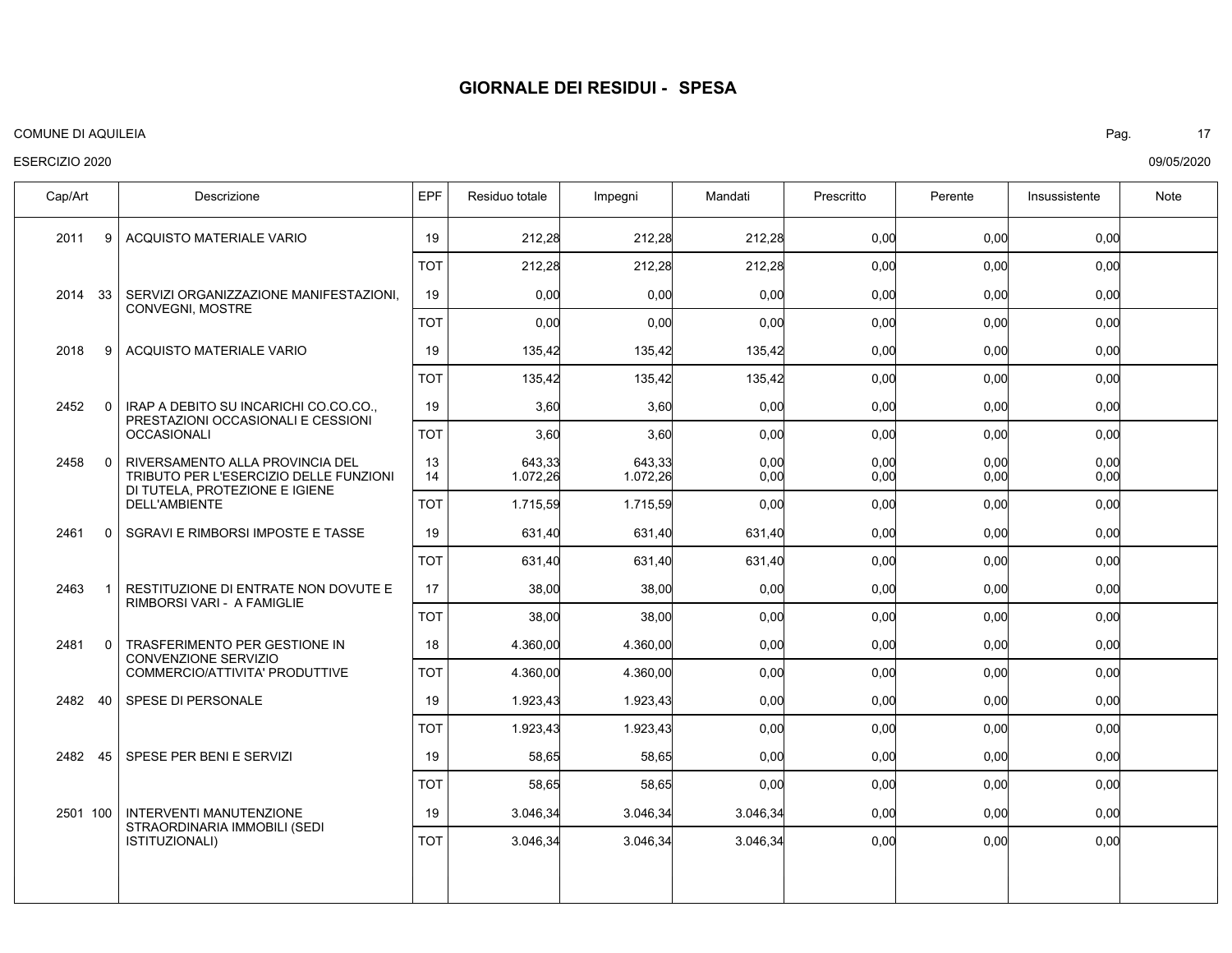## ESERCIZIO 2020

09/05/2020 COMUNE DI AQUILEIA Pag. 18

| Cap/Art                | Descrizione                                                                                   | EPF            | Residuo totale       | Impegni              | Mandati              | Prescritto           | Perente              | Insussistente        | Note |
|------------------------|-----------------------------------------------------------------------------------------------|----------------|----------------------|----------------------|----------------------|----------------------|----------------------|----------------------|------|
| 2505 100               | SPESE VERIFICHE PREVENTIVE DI                                                                 | 19             | 1.015,04             | 1.015,04             | 0,00                 | 0.00                 | 0,00                 | 0,00                 |      |
|                        | <b>INTERESSE ARCHOLOGICO</b>                                                                  | <b>TOT</b>     | 1.015,04             | 1.015,04             | 0,00                 | 0,00                 | 0,00                 | 0,00                 |      |
| 2507<br>$\mathbf{1}$   | INCARICHI PROFESSIONALI PER REDAZIONE<br>STUDI FATTIBILITA' PER FUTURI<br><b>INVESTIMENTI</b> | 09<br>11<br>19 | 0,00<br>0,00<br>0,00 | 0,00<br>0,00<br>0,00 | 0,00<br>0,00<br>0,00 | 0,00<br>0,00<br>0,00 | 0,00<br>0,00<br>0,00 | 0,00<br>0,00<br>0,00 |      |
|                        |                                                                                               | TOT            | 0.00 <sub>l</sub>    | 0.00                 | 0.00                 | 0.00                 | 0.00                 | 0,00                 |      |
| 5<br>2510              | SPESE ACQUISTO ATTREZZATURE<br>INFORMATICHE - FINANZIATO DA AVANZO                            | 19             | 5.287,48             | 5.287,48             | 5.287,48             | 0.00                 | 0,00                 | 0,00                 |      |
|                        |                                                                                               | <b>TOT</b>     | 5.287,48             | 5.287,48             | 5.287,48             | 0,00                 | 0,00                 | 0,00                 |      |
| 2512<br>5              | SPESE ACQUISTO SOFTWARE - FIN. DA<br><b>AVANZO</b>                                            | 19             | 531,92               | 531,92               | 531,92               | 0,00                 | 0,00                 | 0,00                 |      |
|                        |                                                                                               | <b>TOT</b>     | 531,92               | 531,92               | 531,92               | 0,00                 | 0,00                 | 0,00                 |      |
| 5<br>2604              | ACQUISTO MOBILI E ARREDI SCUOLA<br>MATERNA - FINANZIATO DA AVANZO                             | 19             | 0,00                 | 0,00                 | 0,00                 | 0,00                 | 0,00                 | 0,00                 |      |
|                        |                                                                                               | <b>TOT</b>     | 0,00                 | 0,00                 | 0,00                 | 0,00                 | 0,00                 | 0,00                 |      |
| 2638<br>5              | ACQUISTO MOBILI E ARREDI SCUOLA<br>ELEMENTARE - FIN. DA AVANZO                                | 19             | 0,00                 | 0,00                 | 0,00                 | 0,00                 | 0,00                 | 0,00                 |      |
|                        |                                                                                               | TOT            | 0,00                 | 0.00                 | 0.00                 | 0.00                 | 0,00                 | 0,00                 |      |
| 2639<br>5              | ACQUISTO ATTREZZATURE SCUOLA<br><b>ELEMENTARE</b>                                             | 19             | 290.00               | 290.00               | 0.00                 | 0.00                 | 0.00                 | 0.00                 |      |
|                        |                                                                                               | <b>TOT</b>     | 290,00               | 290,00               | 0,00                 | 0,00                 | 0,00                 | 0,00                 |      |
| 2641<br>5              | ACQUISTO MOBILI E ARREDI SCUOLA MEDIA<br>- FIN. DA AVANZO                                     | 19             | 183,00               | 183,00               | 183,00               | 0.00                 | 0,00                 | 0,00                 |      |
|                        |                                                                                               | <b>TOT</b>     | 183,00               | 183,00               | 183,00               | 0,00                 | 0,00                 | 0,00                 |      |
| 2667<br>$\overline{2}$ | OPERE SISTEMAZIONE PALAZZO MEIZLICH -<br>FINANZIATO DA CONTRIBUTO                             | 19             | 0,00                 | 0,00                 | 0,00                 | 0,00                 | 0,00                 | 0,00                 |      |
|                        |                                                                                               | <b>TOT</b>     | 0,00                 | 0,00                 | 0,00                 | 0,00                 | 0,00                 | 0,00                 |      |
| 2667<br>5              | OPERE SISTEMAZIONE PALAZZO MEIZLICH -<br>FINANZIATO DA FONDI PROPRI                           | 19             | 0,00                 | 0,00                 | 0,00                 | 0,00                 | 0,00                 | 0,00                 |      |
|                        |                                                                                               | TOT            | 0,00                 | 0,00                 | 0,00                 | 0,00                 | 0,00                 | 0,00                 |      |
| 2672<br>$\Omega$       | ACQUISTO PATRIMONIO LIBRARIO                                                                  | 19             | 260.67               | 260.67               | 0.00                 | 0.00                 | 0,00                 | 0,00                 |      |
|                        |                                                                                               | <b>TOT</b>     | 260,67               | 260,67               | 0,00                 | 0,00                 | 0,00                 | 0,00                 |      |
|                        |                                                                                               |                |                      |                      |                      |                      |                      |                      |      |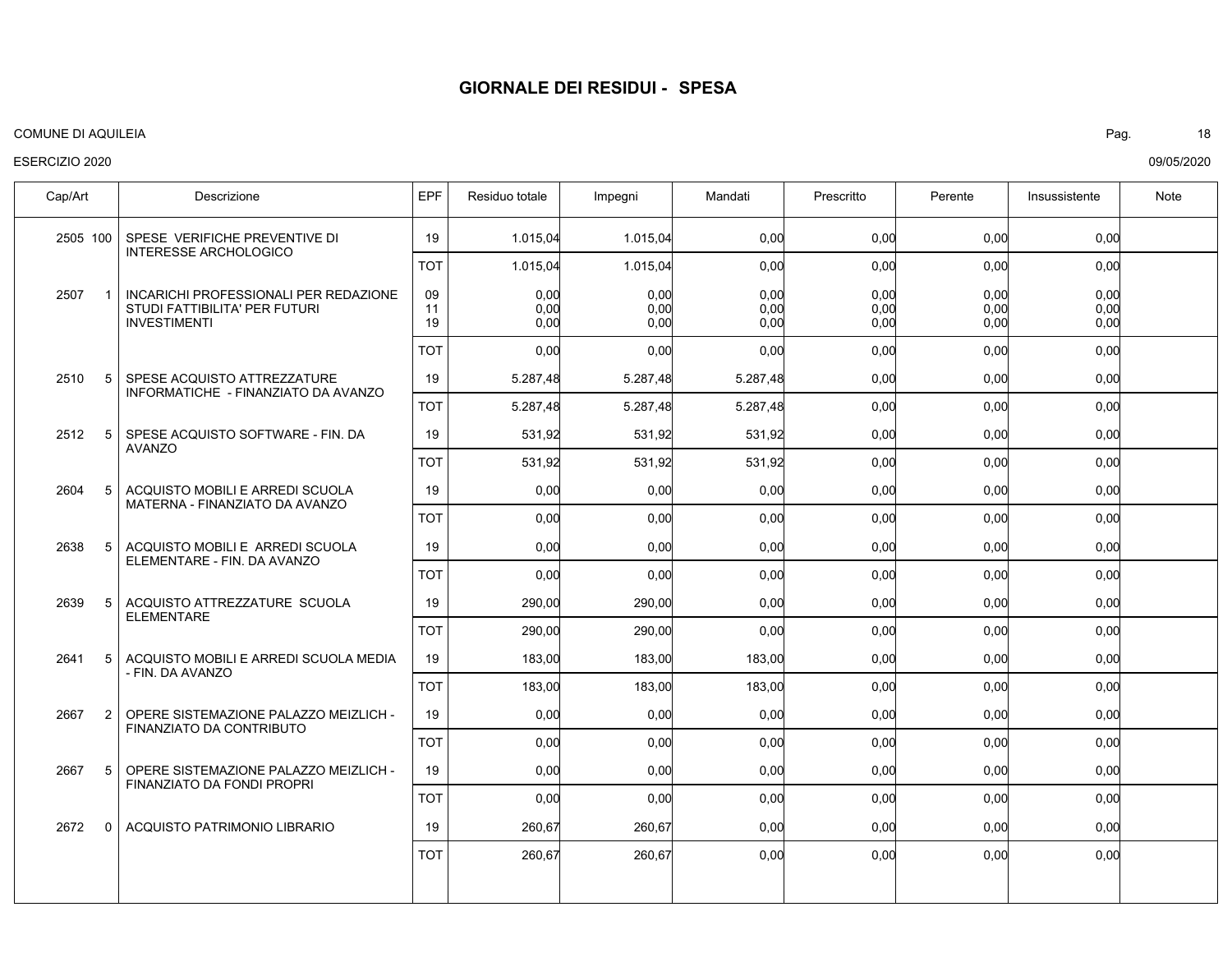#### COMUNE DI AQUILEIA Pag. 19

## ESERCIZIO 2020

| Cap/Art                | Descrizione                                                                                                                  | EPF        | Residuo totale | Impegni   | Mandati   | Prescritto | Perente | Insussistente | Note |
|------------------------|------------------------------------------------------------------------------------------------------------------------------|------------|----------------|-----------|-----------|------------|---------|---------------|------|
| 5<br>2687              | ACQUISTO ATTREZZATURE PER SERVIZIO                                                                                           | 19         | 0.00           | 0.00      | 0.00      | 0.00       | 0.00    | 0.00          |      |
|                        | MANUTENZIONE PARCHI E GIARDINI - FIN. DA<br><b>AVANZO</b>                                                                    | <b>TOT</b> | 0,00           | 0,00      | 0,00      | 0,00       | 0,00    | 0,00          |      |
| 2688<br>$\overline{2}$ | INVESTIMENTI FINALIZZATI A MIGLIORARE<br>L'OFFERTA TURISTICA E LA SUA FRUIBILITA' -                                          | 19         | 23.064,10      | 23.064,10 | 23.064,10 | 0,00       | 0,00    | 0,00          |      |
|                        | FONDI PER VALORIZZAZIONE DELLA<br><b>VOCAZIONE TURISTICA</b>                                                                 | <b>TOT</b> | 23.064.10      | 23.064,10 | 23.064,10 | 0.00       | 0.00    | 0.00          |      |
| 2688<br>5              | INVESTIMENTI FINALIZZATI A MIGLIORARE                                                                                        | 19         | 1.213,90       | 1.213,90  | 1.213,90  | 0,00       | 0,00    | 0,00          |      |
|                        | L'OFFERTA TURISTICA E LA SUA FRUIBILITA' -<br>COFINANZIMENTO FONDI PER<br>VALORIZZAZIONE DELLA VOCAZIONE<br><b>TURISTICA</b> | <b>TOT</b> | 1.213,90       | 1.213,90  | 1.213,90  | 0,00       | 0,00    | 0,00          |      |
| 2722<br>5              | FINANZIATO DA AVANZO                                                                                                         | 19         | 0,00           | 0,00      | 0,00      | 0,00       | 0,00    | 0,00          |      |
|                        |                                                                                                                              | <b>TOT</b> | 0,00           | 0,00      | 0,00      | 0,00       | 0,00    | 0,00          |      |
| 2734 100               | OPERE - COSTRUZIONE NUOVI OSSARI                                                                                             | 19         | 635,66         | 635,66    | 0,00      | 0,00       | 0,00    | 0,00          |      |
|                        |                                                                                                                              | <b>TOT</b> | 635,66         | 635,66    | 0,00      | 0,00       | 0,00    | 0,00          |      |
| 2801 100               | <b>INTERVENTI MANUTENZIONE</b><br>STRAORDINARIA IMPIANTI SPORTIVI                                                            | 19         | 583,44         | 583,44    | 0,00      | 0,00       | 0,00    | 0,00          |      |
|                        |                                                                                                                              | <b>TOT</b> | 583,44         | 583,44    | 0,00      | 0.00       | 0,00    | 0,00          |      |
| 2812 100               | OPERE - OPERE DI REALIZZAZIONE                                                                                               | 19         | 885.77         | 885.77    | 433.71    | 0.00       | 0.00    | 0,00          |      |
|                        | COPERTURA CAMPO DI TENNIS                                                                                                    | <b>TOT</b> | 885,77         | 885,77    | 433,71    | 0,00       | 0,00    | 0,00          |      |
| 2833 100               | OPERE - (RIQUALIFICAZIONE URBANA DI VIA<br>SALVEMINI)                                                                        | 19         | 6.131,11       | 6.131, 11 | 4.611,94  | 0,00       | 0,00    | 0,00          |      |
|                        |                                                                                                                              | <b>TOT</b> | 6.131.11       | 6.131,11  | 4.611,94  | 0.00       | 0.00    | 0.00          |      |
| 2840 100               | OPERE - SISTEMA PER LA SEGNALAZIONE<br>ED ILLUMINAZIONE DI ATTRAVERSAMENTI                                                   | 19         | 0,00           | 0,00      | 0,00      | 0,00       | 0.00    | 0,00          |      |
|                        | PEDONALI                                                                                                                     | <b>TOT</b> | 0,00           | 0,00      | 0,00      | 0.00       | 0,00    | 0,00          |      |
| 2845 100               | <b>INTERVENTI MANUTENZIONE</b><br>STRAORDINARIA INFRASTRUTTURE                                                               | 19         | 0.00           | 0.00      | 0.00      | 0.00       | 0.00    | 0,00          |      |
|                        | STRADALI - STRADE E IMPIANTI SEMAFORICI                                                                                      | <b>TOT</b> | 0,00           | 0,00      | 0,00      | 0,00       | 0,00    | 0,00          |      |
| 2848 100               | OPERE DI EFFICIENTAMENTO ENERGETICO                                                                                          | 19         | 15.474,00      | 15.474,00 | 15.474,00 | 0,00       | 0,00    | 0,00          |      |
|                        |                                                                                                                              | <b>TOT</b> | 15.474,00      | 15.474,00 | 15.474,00 | 0,00       | 0,00    | 0,00          |      |
|                        |                                                                                                                              |            |                |           |           |            |         |               |      |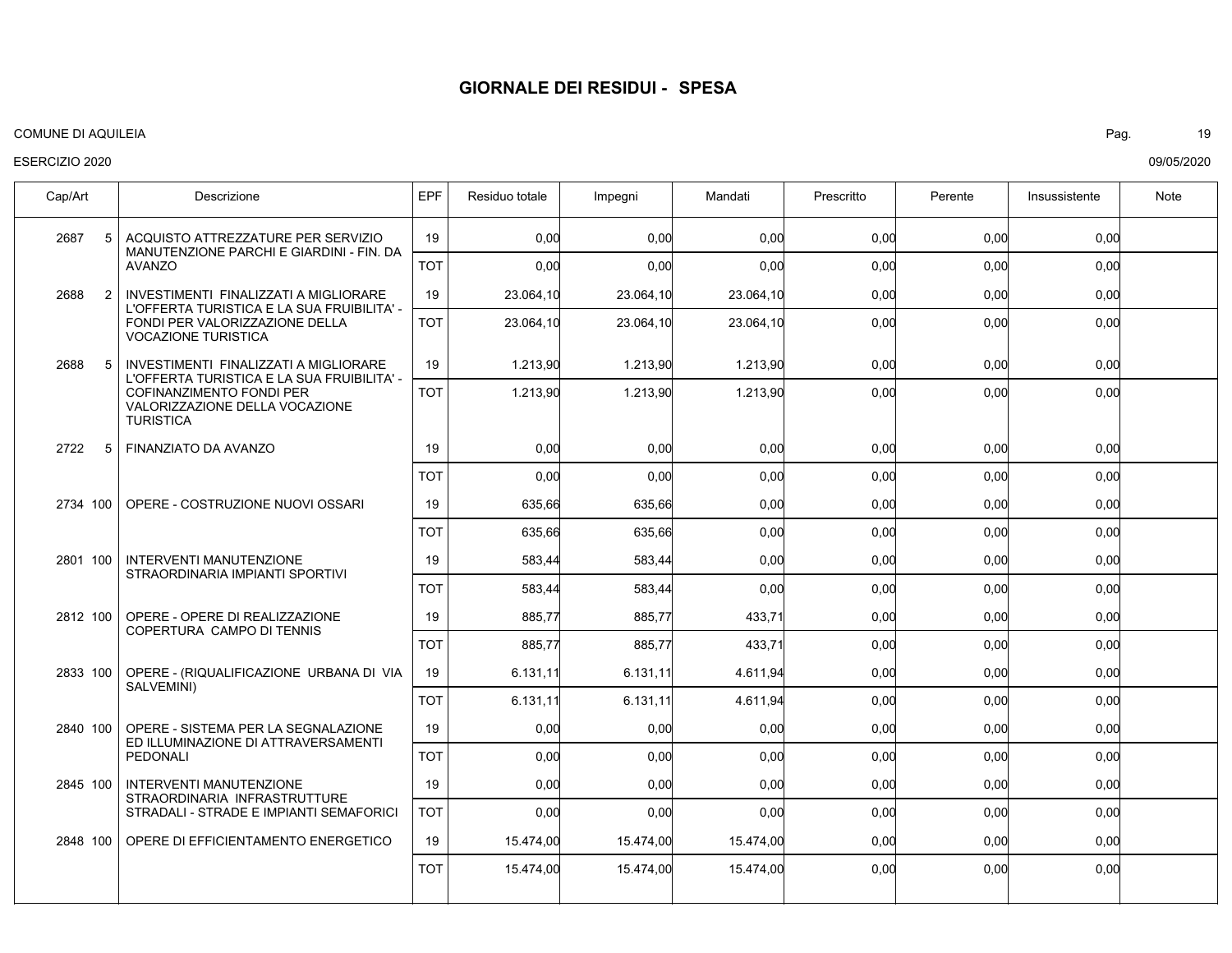#### COMUNE DI AQUILEIA Pag. 20

## ESERCIZIO 2020

| Cap/Art             | Descrizione                                                                                                                               | EPF                        | Residuo totale                                            | Impegni                                                   | Mandati                              | Prescritto                           | Perente                              | Insussistente                        | Note |
|---------------------|-------------------------------------------------------------------------------------------------------------------------------------------|----------------------------|-----------------------------------------------------------|-----------------------------------------------------------|--------------------------------------|--------------------------------------|--------------------------------------|--------------------------------------|------|
| 2853 100            | OPERE DIVERSE ILLUMINAZIONE PUBBLICA                                                                                                      | 19                         | 1.285,78                                                  | 1.285,78                                                  | 1.285,78                             | 0,00                                 | 0,00                                 | 0,00                                 |      |
|                     |                                                                                                                                           | <b>TOT</b>                 | 1.285,78                                                  | 1.285,78                                                  | 1.285,78                             | 0,00                                 | 0,00                                 | 0,00                                 |      |
| 2854 100            | PROGETTAZIONE PIANO SVILUPPO DEL                                                                                                          | 19                         | 1.078,50                                                  | 1.078,50                                                  | 0,00                                 | 0,00                                 | 0,00                                 | 0,00                                 |      |
|                     | <b>CICLOTURISMO</b>                                                                                                                       | тот                        | 1.078,50                                                  | 1.078,50                                                  | 0,00                                 | 0,00                                 | 0,00                                 | 0,00                                 |      |
| 2859<br>5           | ACQUISTO ATTREZZATURE PER SERVIZI<br>TECNICI E VIABILITA' - FIN. DA AVANZO                                                                | 19                         | 0,00                                                      | 0,00                                                      | 0,00                                 | 0,00                                 | 0,00                                 | 0,00                                 |      |
|                     |                                                                                                                                           | <b>TOT</b>                 | 0,00                                                      | 0,00                                                      | 0,00                                 | 0,00                                 | 0,00                                 | 0,00                                 |      |
| 2872 100            | REALIZZAZIONE NUOVO PARCHEGGIO VIA<br><b>DEI PATRIARCHI - OPERE</b>                                                                       | 18                         | 2.846,83                                                  | 2.846,83                                                  | 2.846,83                             | 0,00                                 | 0,00                                 | 0,00                                 |      |
|                     |                                                                                                                                           | <b>TOT</b>                 | 2.846,83                                                  | 2.846,83                                                  | 2.846,83                             | 0,00                                 | 0,00                                 | 0,00                                 |      |
| 2873 100            | AREA SCOLASTICA E PARCHEGGIO VIA<br><b>GRANDI</b>                                                                                         | 19                         | 225,00                                                    | 225,00                                                    | 0,00                                 | 0,00                                 | 0,00                                 | 0,00                                 |      |
|                     |                                                                                                                                           | <b>TOT</b>                 | 225,00                                                    | 225,00                                                    | 0,00                                 | 0,00                                 | 0,00                                 | 0,00                                 |      |
| 2915<br>$\Omega$    | RESTITUZIONE AD IMPRESE ENTRATE PER<br>PERMESSI A COSTRUIRE                                                                               | 19                         | 16.629,77                                                 | 16.629,77                                                 | 16.629,77                            | 0,00                                 | 0,00                                 | 0,00                                 |      |
|                     |                                                                                                                                           | TOT                        | 16.629,77                                                 | 16.629,77                                                 | 16.629,77                            | 0,00                                 | 0,00                                 | 0,00                                 |      |
| 2954<br>0           | RESTITUZIONE DI DEPOSITI CAUZIONALI                                                                                                       | 07<br>11<br>13             | 1.500,00<br>626,88<br>600,00                              | 1.500,00<br>626,88<br>600,00                              | 0,00<br>0,00<br>0,00                 | 0,00<br>0,00<br>0,00                 | 0,00<br>0,00<br>0,00                 | 0,00<br>0,00<br>0,00                 |      |
|                     |                                                                                                                                           | <b>TOT</b>                 | 2.726,88                                                  | 2.726,88                                                  | 0,00                                 | 0,00                                 | 0,00                                 | 0,00                                 |      |
| 2979<br>$\Omega$    | SPESE PER SERVIZI PER CONTO DI TERZI -<br>CAP. 706/E                                                                                      | 11<br>12                   | 57,84<br>46,31                                            | 57,84<br>46,31                                            | 0,00<br>0,00                         | 0,00<br>0,00                         | 0,00<br>0,00                         | 0,00<br>0.00                         |      |
|                     |                                                                                                                                           | TOT                        | 104,15                                                    | 104,15                                                    | 0,00                                 | 0,00                                 | 0,00                                 | 0,00                                 |      |
| 2981<br>$\mathbf 0$ | RIVERSAMENTO ALLA PROVINCIA DEL<br>TRIBUTO PER L'ESERCIZIO DELLE FUNZIONI<br>DI TUTELA, PROTEZIONE E IGIENE<br>DELL'AMBIENTE - CAP. 681/E | 15<br>16<br>17<br>18<br>19 | 1.476,38<br>2.004,23<br>1.439,41<br>3.027,02<br>16.156,00 | 1.476,38<br>2.004,23<br>1.439,41<br>3.027,02<br>16.156,00 | 0,00<br>0.00<br>0,00<br>0,00<br>0,00 | 0,00<br>0,00<br>0,00<br>0,00<br>0,00 | 0,00<br>0.00<br>0,00<br>0,00<br>0,00 | 0,00<br>0,00<br>0,00<br>0,00<br>0,00 |      |
|                     |                                                                                                                                           | TOT                        | 24.103,04                                                 | 24.103,04                                                 | 0,00                                 | 0,00                                 | 0,00                                 | 0,00                                 |      |